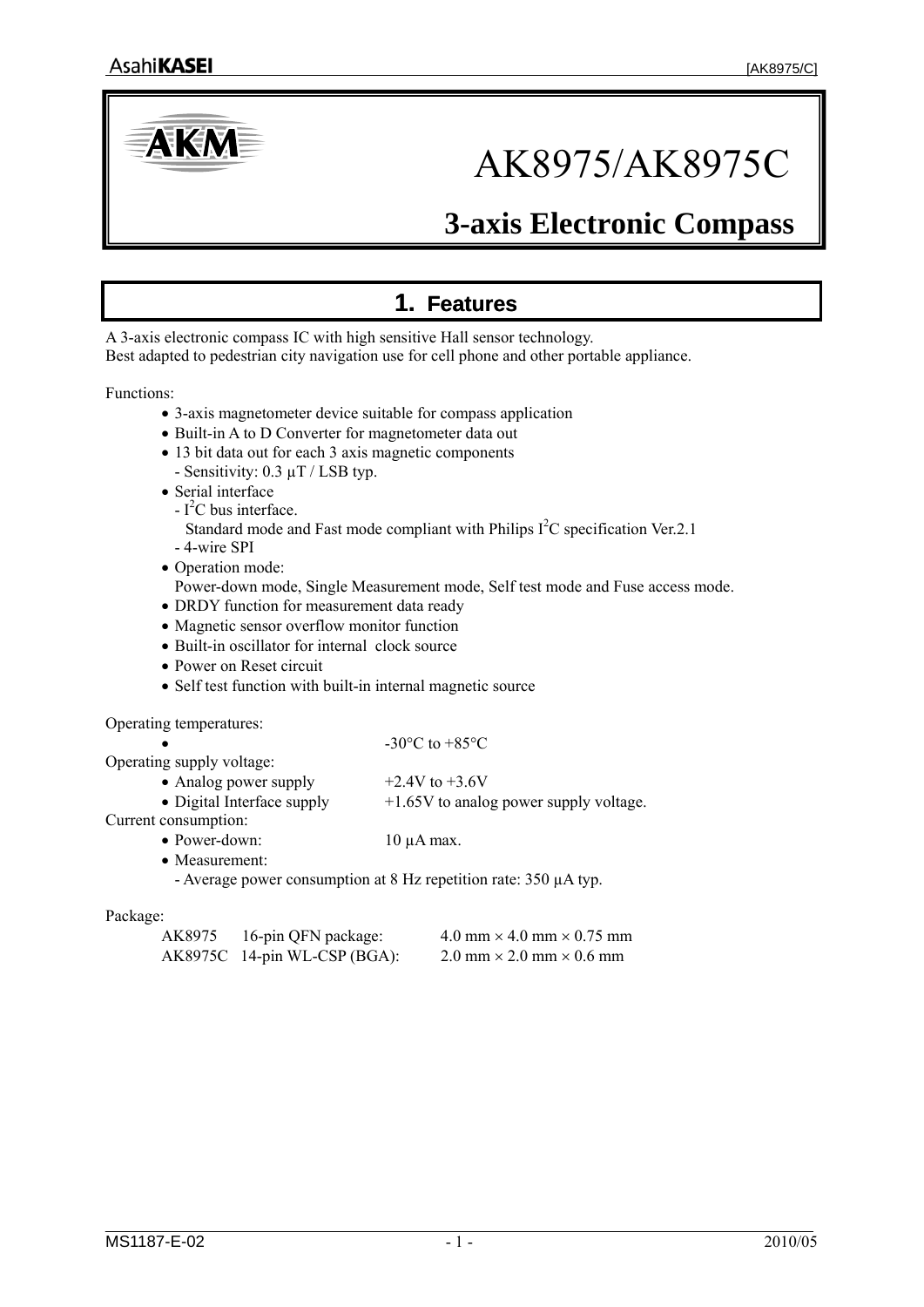## **2. Overview**

<span id="page-1-0"></span>AK8975/C is 3-axis electronic compass IC with high sensitive Hall sensor technology.

Small package of AK8975/C incorporates magnetic sensors for detecting terrestrial magnetism in the X-axis, Y-axis, and Z-axis, a sensor driving circuit, signal amplifier chain, and an arithmetic circuit for processing the signal from each sensor. Self test function is also incorporated. From its compact foot print and thin package feature, it is suitable for map heading up purpose in GPS-equipped cell phone to realize pedestrian navigation function.

AK8975/C has the following features:

- (1) Silicon monolithic Hall-effect magnetic sensor with magnetic concentrator realizes 3-axis magnetometer on a silicon chip. Analog circuit, digital logic, power block and interface block are also integrated on a chip.
- (2) Wide dynamic measurement range and high resolution with lower current consumption.

| Output data resolution:                                       | 13 bit $(0.3 \mu T / LSB)$ |
|---------------------------------------------------------------|----------------------------|
| Measurement range:                                            | $\pm 1200$ uT              |
| Average power consumption at 8Hz repetition rate: 350 µA typ. |                            |

- (3) Digital serial interface
	- I<sup>2</sup>C bus interface to control AK8975/C functions and to read out the measured data by external CPU. A dedicated power supply for  $I^2C$  bus interface can work in low-voltage apply as low as 1.65V.
	- 4-wire SPI is also supported. A dedicated power supply for SPI can work in low-voltage apply as low as 1.65V.
- (4) DRDY pin and register inform to system that measurement is end and set of data in registers are ready to be read.
- (5) Device is worked by on-chip oscillator so no external clock source is necessary.
- (6) Self test function with internal magnetic source to confirm magnetic sensor operation on end products.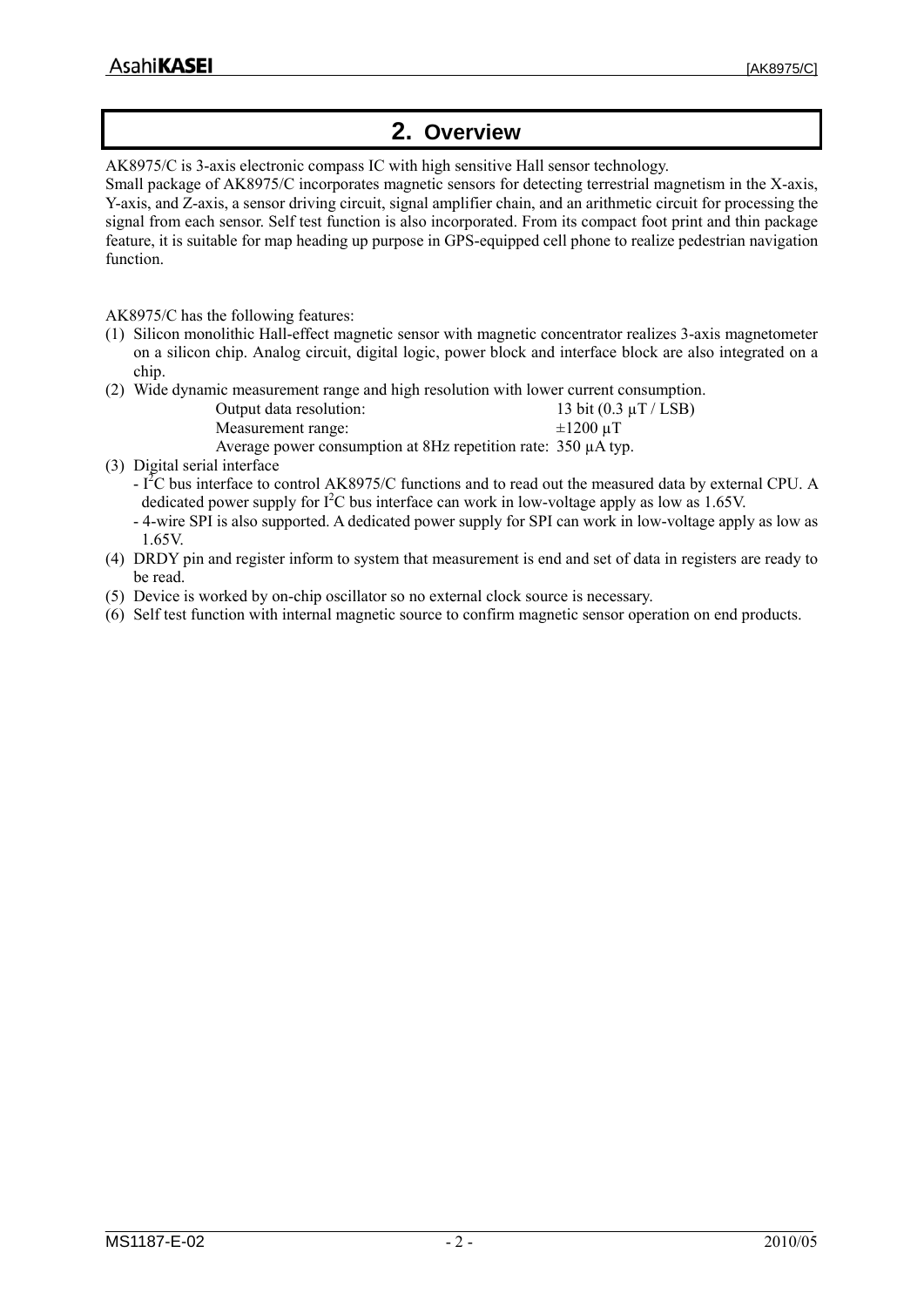## 3. Table of Contents

<span id="page-2-0"></span>

| 1.             |         |          |  |
|----------------|---------|----------|--|
| 2.             |         |          |  |
| 3.             |         |          |  |
| 4.             |         |          |  |
|                | 4.1.    |          |  |
|                | 4.2.    |          |  |
|                | 4.3.    |          |  |
|                |         |          |  |
|                | 5.1.    |          |  |
|                | 5.2.    |          |  |
|                | 5.3.    |          |  |
|                | 5.3.1.  |          |  |
|                | 5.3.2.  |          |  |
|                | 5.3.3.  |          |  |
|                | 5.3.4.  |          |  |
|                | 5.3.5.  |          |  |
| 6.             |         |          |  |
|                | 6.1.    |          |  |
|                | 6.2.    |          |  |
|                | 6.3.    |          |  |
|                | 6.4.    |          |  |
|                | 6.4.1.  |          |  |
|                |         | 6.4.2.   |  |
|                |         | 6.4.2.1. |  |
|                |         | 6.4.2.2. |  |
|                |         | 6.4.2.3. |  |
|                |         | 6.4.3.   |  |
|                | 6.4.4.  |          |  |
| 7 <sub>1</sub> |         |          |  |
|                | 7.1.    |          |  |
|                |         |          |  |
|                | 7.1.2.  |          |  |
|                | 7.2.    |          |  |
|                | 7.2.1.  |          |  |
|                |         | 7.2.1.1. |  |
|                |         | 7.2.1.2. |  |
|                |         | 7.2.1.3. |  |
|                |         | 7.2.1.4. |  |
|                | 7.2.2.  |          |  |
|                | 7.2.3.  |          |  |
|                |         | 7.2.3.1. |  |
|                |         | 7.2.3.2. |  |
| 8.             |         |          |  |
|                | 8.1.    |          |  |
|                | 8.2.    |          |  |
|                | 8.3.    |          |  |
|                | 8.3.1.  |          |  |
|                | 8.3.2.  |          |  |
|                | 8.3.3.  |          |  |
|                | 8.3.4.  |          |  |
|                | 8.3.5.  |          |  |
|                | 8.3.6.  |          |  |
|                | 8.3.7.  |          |  |
|                | 8.3.8.  |          |  |
|                | 8.3.9.  |          |  |
|                | 8.3.10. |          |  |
|                | 8.3.11. |          |  |
|                |         |          |  |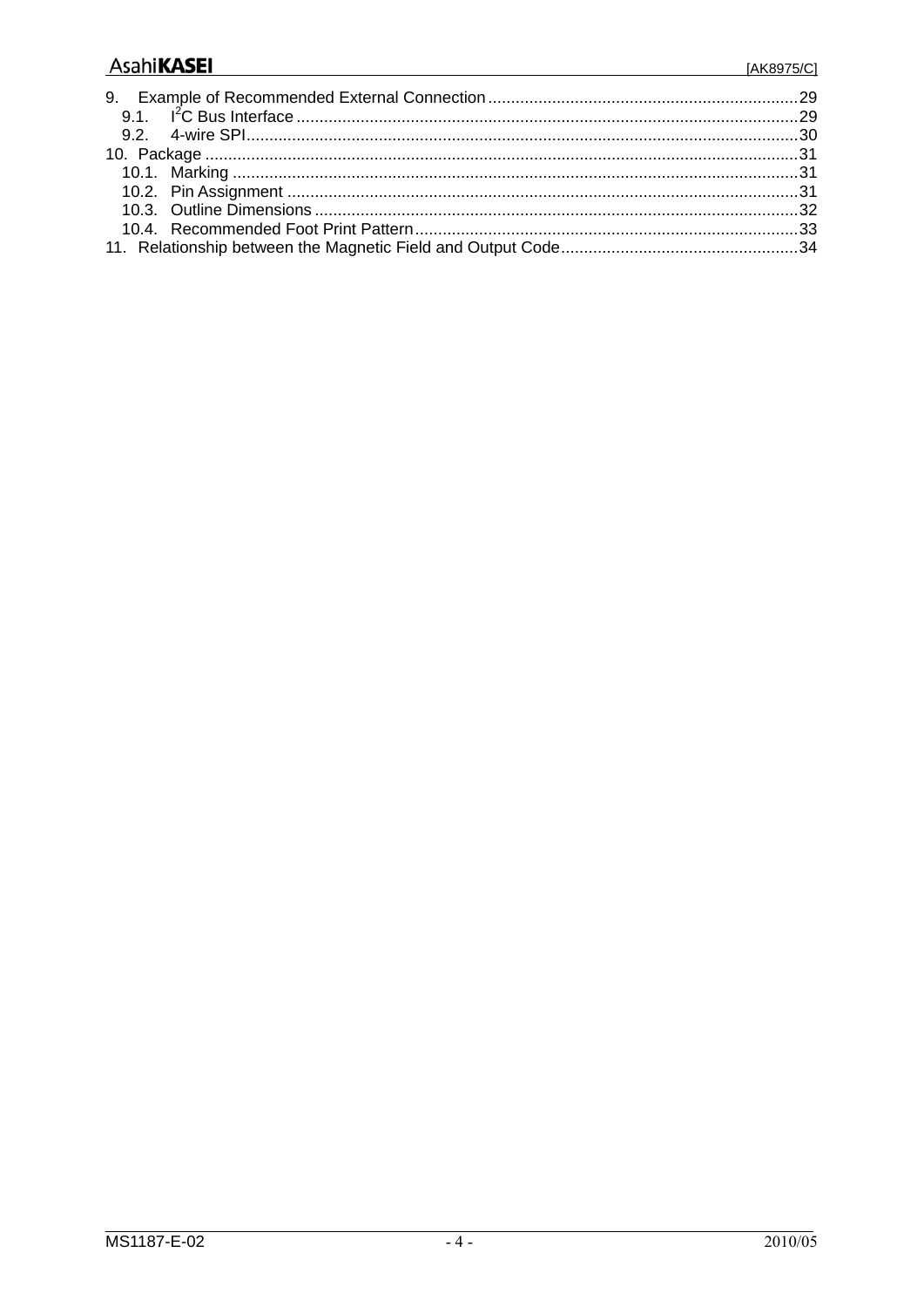<span id="page-4-0"></span>

## **4.2. Block Function**

| <b>Block</b>           | Function                                                                                                                                                                                 |
|------------------------|------------------------------------------------------------------------------------------------------------------------------------------------------------------------------------------|
| 3-axis Hall sensor     | Monolithic Hall elements.                                                                                                                                                                |
| <b>MUX</b>             | Multiplexer for selecting Hall elements.                                                                                                                                                 |
| Chopper SW             | Performs chopping.                                                                                                                                                                       |
| <b>HE-Drive</b>        | Magnetic sensor drive circuit for constant-current driving of sensor                                                                                                                     |
| Pre-AMP                | Variable-gain differential amplifier used to amplify the magnetic sensor signal.                                                                                                         |
| Integrator & ADC       | Integrates and amplifies pre-AMP output and performs analog-to-digital<br>conversion.                                                                                                    |
| OSC <sub>1</sub>       | Generates an operating clock for sensor measurement.<br>6.144MHz(typ.)                                                                                                                   |
| <b>POR</b>             | Power On Reset circuit. Generates reset signal on rising edge of VDD.                                                                                                                    |
| Interface Logic        | Exchanges data with an external CPU.                                                                                                                                                     |
|                        | DRDY pin indicates sensor measurement end and data is ready to be read.                                                                                                                  |
|                        | I'C bus interface using two pins, namely, SCL and SDA. Standard mode and Fast<br>mode are supported. The low-voltage specification can be supported by applying<br>1.65V to the VID pin. |
|                        | 4-wire SPI is also supported by SK, SI, SO and CSB pins.                                                                                                                                 |
|                        | 4-wire SPI works in VID pin voltage down to 1.65V, too.                                                                                                                                  |
| <b>Timing Control</b>  | Generates a timing signal required for internal operation from a clock generated<br>by the OSC1.                                                                                         |
| <b>Magnetic Source</b> | Generates magnetic field for self test of magnetic sensor.                                                                                                                               |
| <b>FUSE ROM</b>        | Fuse for adjustment                                                                                                                                                                      |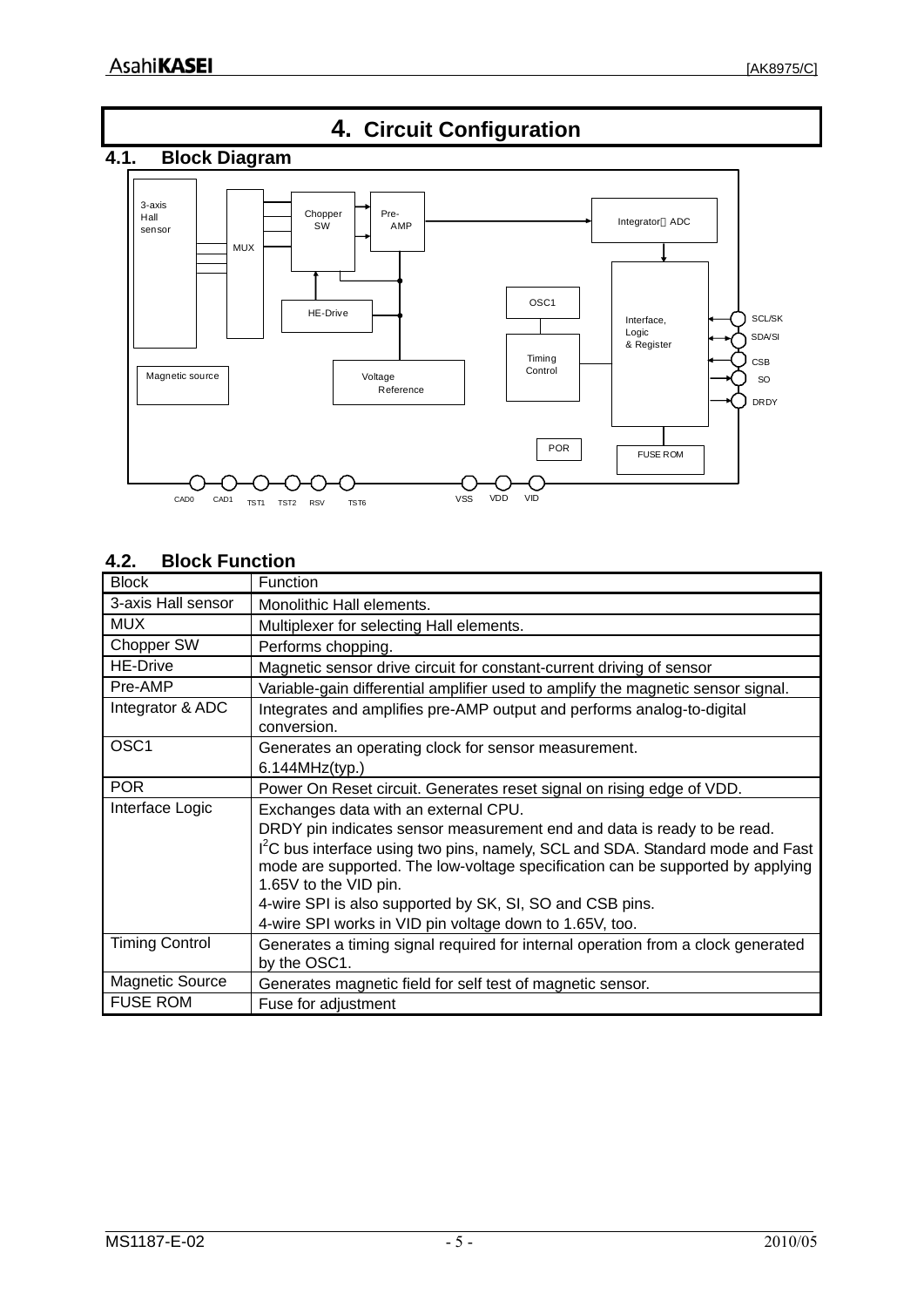<span id="page-5-0"></span>

|                | Pin No.        | Pin              |               | Power                    |               |                                                                                                                                                                                                         |  |  |
|----------------|----------------|------------------|---------------|--------------------------|---------------|---------------------------------------------------------------------------------------------------------------------------------------------------------------------------------------------------------|--|--|
| 75             | 75C            | name             | 1/O           | supply<br>system         | <b>Type</b>   | Function                                                                                                                                                                                                |  |  |
| 1              | A1             | TST <sub>1</sub> | O             | <b>VDD</b>               | <b>ANALOG</b> | Test pin.<br>Hi-Z output. Keep this pin electrically nonconnected.                                                                                                                                      |  |  |
| 2              | A2             | <b>CSB</b>       | T             | <b>VID</b>               | <b>CMOS</b>   | Chip select pin for 4-wire SPI.<br>"L" active. Connect to VID when selecting I <sup>2</sup> C bus interface.                                                                                            |  |  |
| 3              | A4             | <b>RSV</b>       | L             | <b>VID</b>               | <b>CMOS</b>   | Reserved pin.<br>Keep this pin electrically nonconnected or connect to VSS.                                                                                                                             |  |  |
| 4              | A3             | <b>SCL</b>       | I             | <b>VID</b>               | <b>CMOS</b>   | When the I <sup>2</sup> C bus interface is selected (CSB pin is connected to<br>VID)<br>SCL: Control data clock input pin<br>Input: Schmidt trigger                                                     |  |  |
|                |                | SK               |               |                          |               | When the 4-wire SPI is selected<br>SK: Serial clock input pin                                                                                                                                           |  |  |
| 5              | D4             | <b>SDA</b>       | 1/O           | <b>VID</b>               | <b>CMOS</b>   | When the I <sup>2</sup> C bus interface is selected (CSB pin is connected to VID)<br>SDA: Control data input/output pin<br>Input: Schmidt trigger, Output: Open drain                                   |  |  |
|                |                | SI               | T             |                          |               | When the 4-wire SPI is selected<br>SI: Serial data input pin                                                                                                                                            |  |  |
| 6              | B <sub>4</sub> | SO               | O             | <b>VID</b>               | <b>CMOS</b>   | When the I <sup>2</sup> C bus interface is selected (CSB pin is connected to VID)<br>Hi-Z output. Keep this pin electrically nonconnected.<br>When the 4-wire SPI is selected<br>Serial data output pin |  |  |
| $\overline{7}$ | C <sub>4</sub> | <b>VID</b>       |               | ä,                       | Power         | Digital interface positive power supply pin.                                                                                                                                                            |  |  |
| 8              |                | NC <sub>1</sub>  |               |                          |               | Non-contact pin.<br>Keep this pin electrically nonconnected.                                                                                                                                            |  |  |
| 9              | B <sub>3</sub> | TST <sub>6</sub> | O             | <b>VID</b>               | <b>CMOS</b>   | Test pin.<br>Vss output. Keep this pin electrically nonconnected or connect to<br>VSS                                                                                                                   |  |  |
| 10             | C3             | <b>DRDY</b>      | O             | <b>VID</b>               | <b>CMOS</b>   | Data ready signal output pin.<br>Active "H". Informs measurement ended and data is ready to be<br>read.                                                                                                 |  |  |
| 11             | D <sub>2</sub> | CAD1             | T             | <b>VDD</b>               | <b>CMOS</b>   | When the I <sup>2</sup> C bus interface is selected (CSB pin is connected to VID)<br>CAD1: Slave address 1 input pin<br>Connect to VSS or VDD.                                                          |  |  |
|                |                |                  |               |                          |               | When the 4-wire serial interface is selected<br>Connect to VSS.                                                                                                                                         |  |  |
| 12             |                | NC <sub>2</sub>  |               |                          |               | Non-contact pin. Keep this pin electrically nonconnected.                                                                                                                                               |  |  |
| 13             | D <sub>1</sub> | CAD <sub>0</sub> | L             | <b>VDD</b>               | <b>CMOS</b>   | When the I <sup>2</sup> C bus interface is selected (CSB pin is connected to VID)<br>CAD0: Slave address 0 input pin<br>Connect to VSS or VDD.                                                          |  |  |
|                |                |                  |               |                          |               | When the 4-wire serial interface is selected<br>Connect to VSS.                                                                                                                                         |  |  |
| 14             | C <sub>2</sub> | TST <sub>2</sub> | O             | <b>VDD</b>               | ANALOG        | Test pin.<br>Hi-Z output. Keep this pin electrically nonconnected.                                                                                                                                      |  |  |
| 15             | C1             | <b>VSS</b>       | ۰             | $\overline{a}$           | Power         | Ground pin.                                                                                                                                                                                             |  |  |
| 16             | B1             | VDD              | $\frac{1}{2}$ | $\overline{\phantom{a}}$ | Power         | Analog Power supply pin.                                                                                                                                                                                |  |  |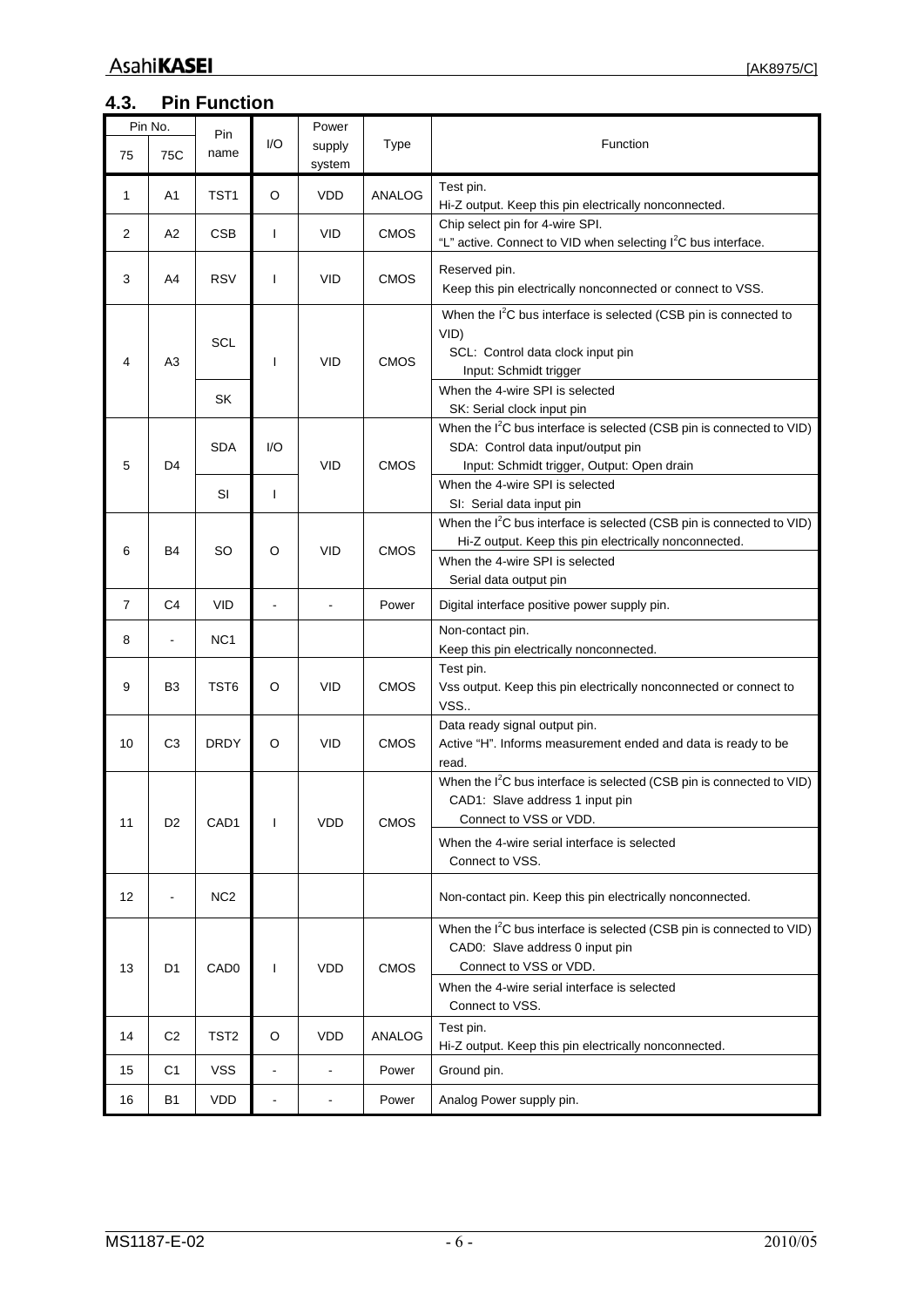## **5. Overall Characteristics**

## <span id="page-6-0"></span>**5.1. Absolute Maximum Ratings**

Vss=0V

| <b>Parameter</b>                   | <b>Symbol</b> | Min.   | Max.        | Unit    |
|------------------------------------|---------------|--------|-------------|---------|
| Power supply voltage<br>(Vdd, Vid) | V+            | $-0.3$ | $+6.5$      |         |
| Input voltage                      | VIN           | $-0.3$ | $(V+)$ +0.3 |         |
| Input current                      | IIN           |        | $\pm 10$    | mA      |
| Storage temperature                | <b>TST</b>    | -40    | $+125$      | $\circ$ |

(Note 1) If the device is used in conditions exceeding these values, the device may be destroyed. Normal operations are not guaranteed in such exceeding conditions.

## **5.2. Recommended Operating Conditions**

|--|--|

| <b>Parameter</b>      | <b>Remark</b>   | <b>Symbol</b> | Min.  | <b>Тур.</b> | Max. | Unit    |
|-----------------------|-----------------|---------------|-------|-------------|------|---------|
| Operating temperature |                 | Ta            | $-30$ |             | +85  | $\circ$ |
| Power supply voltage  | VDD pin voltage | Vdd           | 2.4   |             | 3.6  |         |
|                       | VID pin voltage | Vid           | .65   |             | Vdd  |         |

## **5.3. Electrical Characteristics**

The following conditions apply unless otherwise noted: Vdd=2.4V to 3.6V, Vid=1.65V to Vdd, Temperature range=-30°C to 85°C

#### **5.3.1. DC Characteristics**

| <b>Parameter</b>               | <b>Symbol</b>    | Pin              | <b>Condition</b>                 | Min.       | Typ. | Max.       | Unit    |
|--------------------------------|------------------|------------------|----------------------------------|------------|------|------------|---------|
| High level input voltage 1     | VIH1             | CSB              |                                  | $70\%$ Vid |      |            | V       |
|                                |                  | SK.              |                                  |            |      |            |         |
| Low level input voltage 1      | VIL1             | <b>SI</b>        |                                  |            |      | $30\%$ Vid | V       |
| High level input voltage 2     | VIH <sub>2</sub> | <b>SCL</b>       |                                  | $70\%$ Vid |      |            | V       |
| Low level input voltage 2      | VIL <sub>2</sub> | <b>SDA</b>       |                                  |            |      | $30\%$ Vid | V       |
| High level input voltage 3     | VIH3             | CAD <sub>0</sub> |                                  | $70\%$ Vdd |      |            | V       |
| Low level input voltage 3      | VIL3             | CAD1             |                                  |            |      | 30%Vdd     | V       |
| Input current                  | <b>IIN</b>       | <b>SCL</b>       | Vin=Vss or Vid                   | $-10$      |      | $+10$      | $\mu$ A |
|                                |                  | <b>SK</b>        |                                  |            |      |            |         |
|                                |                  | <b>SDA</b>       |                                  |            |      |            |         |
|                                |                  | <b>SI</b>        |                                  |            |      |            |         |
|                                |                  | CSB              |                                  |            |      |            |         |
| Hysteresis<br>input<br>voltage | <b>VHS</b>       | <b>SCL</b>       | $Vi d_2 2V$                      | 5%Vid      |      |            | V       |
| (Note 2)                       |                  | <b>SDA</b>       | Vid < 2V                         | $10\%$ Vid |      |            | V       |
| High level output voltage 1    | VOH1             | SO.              | IOH $\ge$ -100µA (Note 5)        | $80\%$ Vid |      |            | V       |
| Low level output voltage 1     | VOL1             | <b>DRDY</b>      | IOL $\leq$ +100 $\mu$ A (Note 5) |            |      | $20\%$ Vid | V       |
| Low level output voltage 2     | VOL <sub>2</sub> | <b>SDA</b>       | IOL≤3mA Vid>2V                   |            |      | 0.4        | V       |
| (Note 3)(Note 4)               |                  |                  | IOL≤3mA Vid<2V                   |            |      | $20\%$ Vid | V       |
| Current consumption            | IDD <sub>1</sub> | <b>VDD</b>       | Power-down mode                  |            | 3    | 10         | $\mu$ A |
|                                |                  | <b>VID</b>       | $Vdd = Vid = 3.0V$               |            |      |            |         |
|                                | IDD2             |                  | When magnetic sensor             |            | 6    | 10         | mA      |
|                                |                  |                  | is driven                        |            |      |            |         |
|                                | IDD3             |                  | Self-test mode                   |            | 10.3 | 15         | mA      |
|                                | (Note 6)         |                  |                                  |            |      |            |         |

<span id="page-6-1"></span>(Note 2) Schmitt trigger input (reference value for design)

(Note 3) Maximum load capacitance:  $400pF$  (capacitive load of each bus line applied to the  $I<sup>2</sup>C$  bus interface)

<span id="page-6-4"></span><span id="page-6-3"></span>(Note 4) Output is open-drain. Connect a pull-up resistor externally.

<span id="page-6-2"></span>(Note 5) Load capacitance: 20pF

<span id="page-6-5"></span>(Note 6) Reference value for design.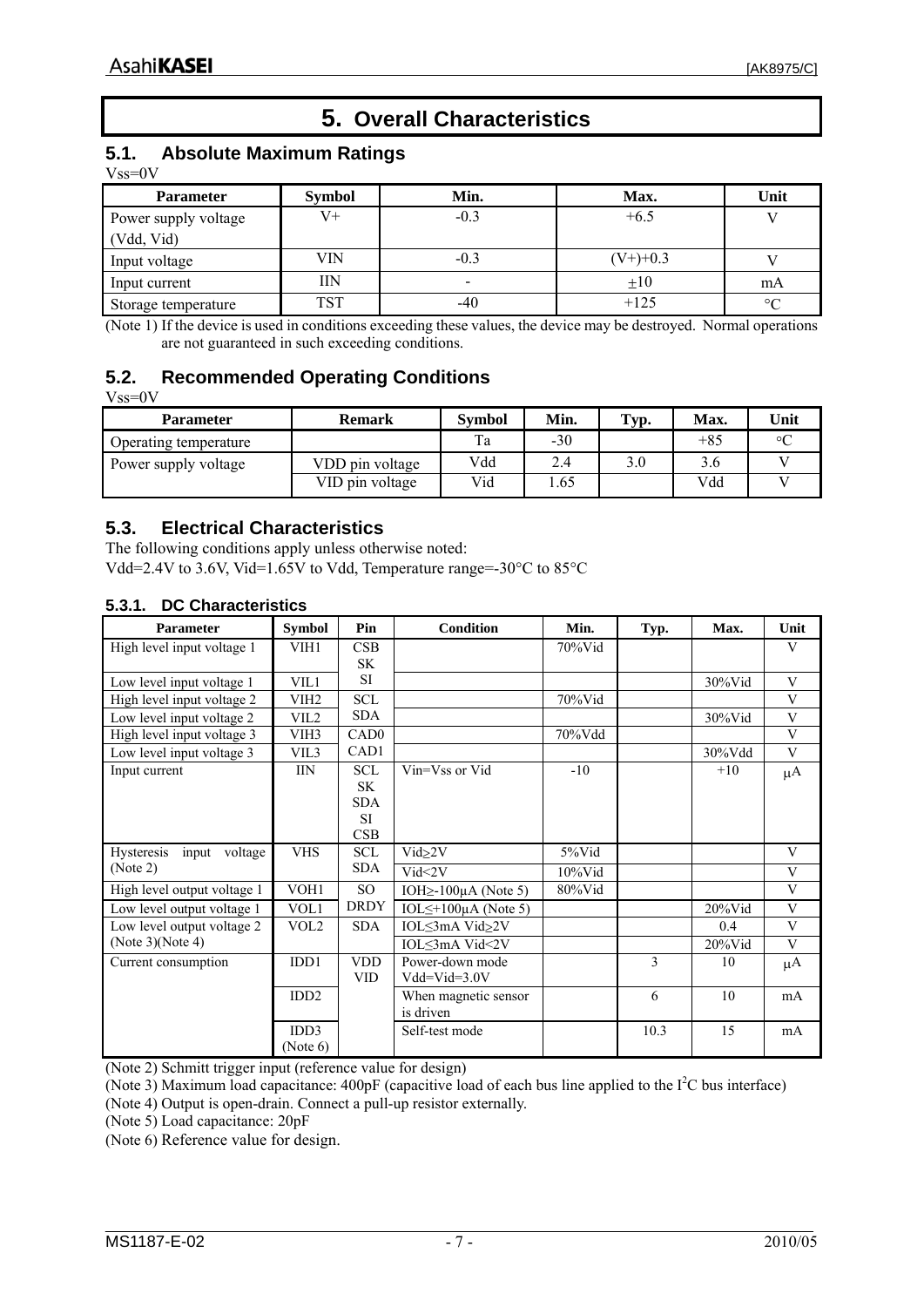#### <span id="page-7-0"></span>**5.3.2. AC Characteristics**

| <b>Parameter</b>                         | <b>Symbol</b> | Pin        | <b>Condition</b>                                                | Min. | Typ. | Max. | Unit    |
|------------------------------------------|---------------|------------|-----------------------------------------------------------------|------|------|------|---------|
| Power supply rise time<br>(Note 7)       | $t$ PUP       | <b>VDD</b> | Period of time from<br>$10\%$ Vdd to 90%Vdd<br>(Note 8)         |      |      | 200  | μs      |
| Power-down mode transit<br>time (Note 7) |               | VDD        | Period of time from<br>90%Vdd at power-on to<br>Power-down mode |      |      | 100  | μs      |
| Wait time before mode<br>setting         | Twat          |            |                                                                 | 100  |      |      | $\mu$ S |

<span id="page-7-1"></span>(Note 7) Reference value for design

(Note 8) Only when VDD meets this condition, POR circuit starts and resets AK8975/C. After reset, all registers are initialized and AK8975/C transits to Power-down mode.



#### **5.3.3. Analog Circuit Characteristics**

| <b>Parameter</b>               | <b>Symbol</b> | <b>Condition</b>          | Min.    | Typ.       | Max.    | Unit               |
|--------------------------------|---------------|---------------------------|---------|------------|---------|--------------------|
| Measurement data output bit    | <b>DBIT</b>   |                           |         | 13         |         | bit                |
| Time for measurement           | TSM           | Single measurement mode   |         | 7.3        |         | ms                 |
| Magnetic sensor sensitivity    | <b>BSE</b>    | $Tc=25^{\circ}C$ (Note 9) | 0.285   | 0.3        | 0.315   | $\mu$ T/LSB        |
| Magnetic sensor measurement    | <b>BRG</b>    | $Tc=25^{\circ}C$ (Note 9) |         | $\pm 1229$ |         | $\mu$ <sup>T</sup> |
| range (Note 10)                |               |                           |         |            |         |                    |
| Magnetic sensor initial offset |               | $Te=25\degree C$          | $-1000$ |            | $+1000$ | <b>LSB</b>         |
| (Note 11)                      |               |                           |         |            |         |                    |

<span id="page-7-2"></span>(Note 9) Value after sensitivity is adjusted using sensitivity fine adjustment data stored in Fuse ROM. (Refer to [8.3.11](#page-27-1) for how to adjust.)

<span id="page-7-3"></span>(Note 10) Reference value for design

<span id="page-7-4"></span>(Note 11) Value of measurement data register on shipment without applying magnetic field on purpose.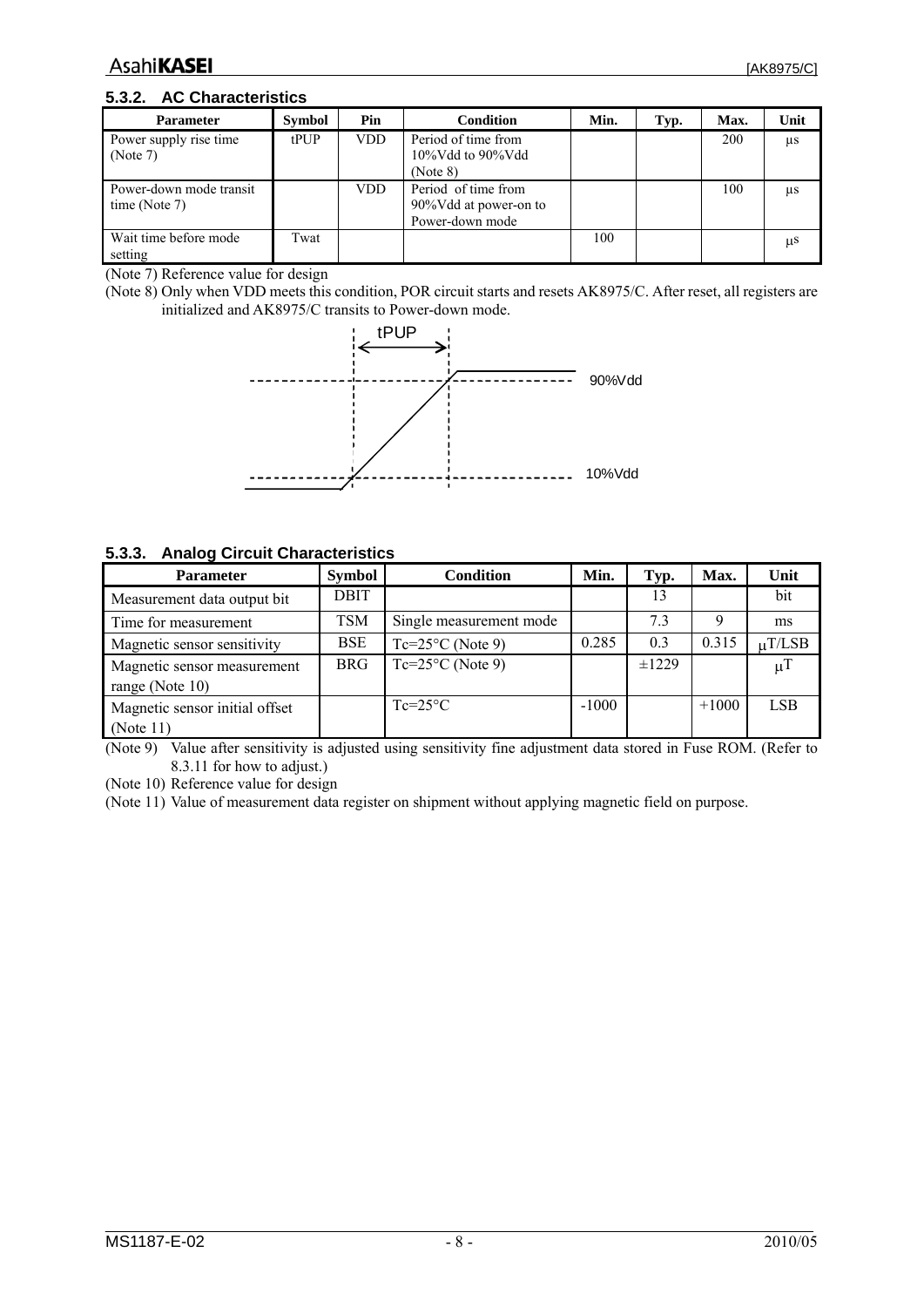## <span id="page-8-0"></span>**5.3.4. 4-wire SPI**

4-wire SPI is compliant with mode 3

| <b>Parameter</b>       | <b>Symbol</b> | <b>Condition</b>       | Min. | Typ. | Max. | Unit |
|------------------------|---------------|------------------------|------|------|------|------|
| CSB setup time         | Tcs           |                        | 50   |      |      | ns   |
| Data setup time        | <b>Ts</b>     |                        | 50   |      |      | ns   |
| Data hold time         | Th            |                        | 50   |      |      | ns   |
| SK high time           | Twh           | $Vi d \geq 2.5V$       | 100  |      |      | ns   |
|                        |               | $2.5V > Vid \ge 1.65V$ | 150  |      |      | ns   |
| SK low time            | Twl           | $Vi d \geq 2.5V$       | 100  |      |      | ns   |
|                        |               | $2.5V > Vid \ge 1.65V$ | 150  |      |      | ns   |
| SK setup time          | Tsd           |                        | 50   |      |      | ns   |
| SK to SO delay time    | Tdd           |                        |      |      | 50   | ns   |
| (Note 12)              |               |                        |      |      |      |      |
| CSB to SO delay time   | Tcd           |                        |      |      | 50   | ns   |
| (Note 12)              |               |                        |      |      |      |      |
| SK rise time (Note 13) | <b>Tr</b>     |                        |      |      | 100  | ns   |
| SK fall time (Note 13) | <b>Tf</b>     |                        |      |      | 100  | ns   |
| CSB high time          | Tch           |                        | 150  |      |      | ns   |

<span id="page-8-2"></span><span id="page-8-1"></span>(Note 12) SO load capacitance: 20pF (Note 13) Reference value for design.

[4-wire SPI]



[Rise time and fall time]

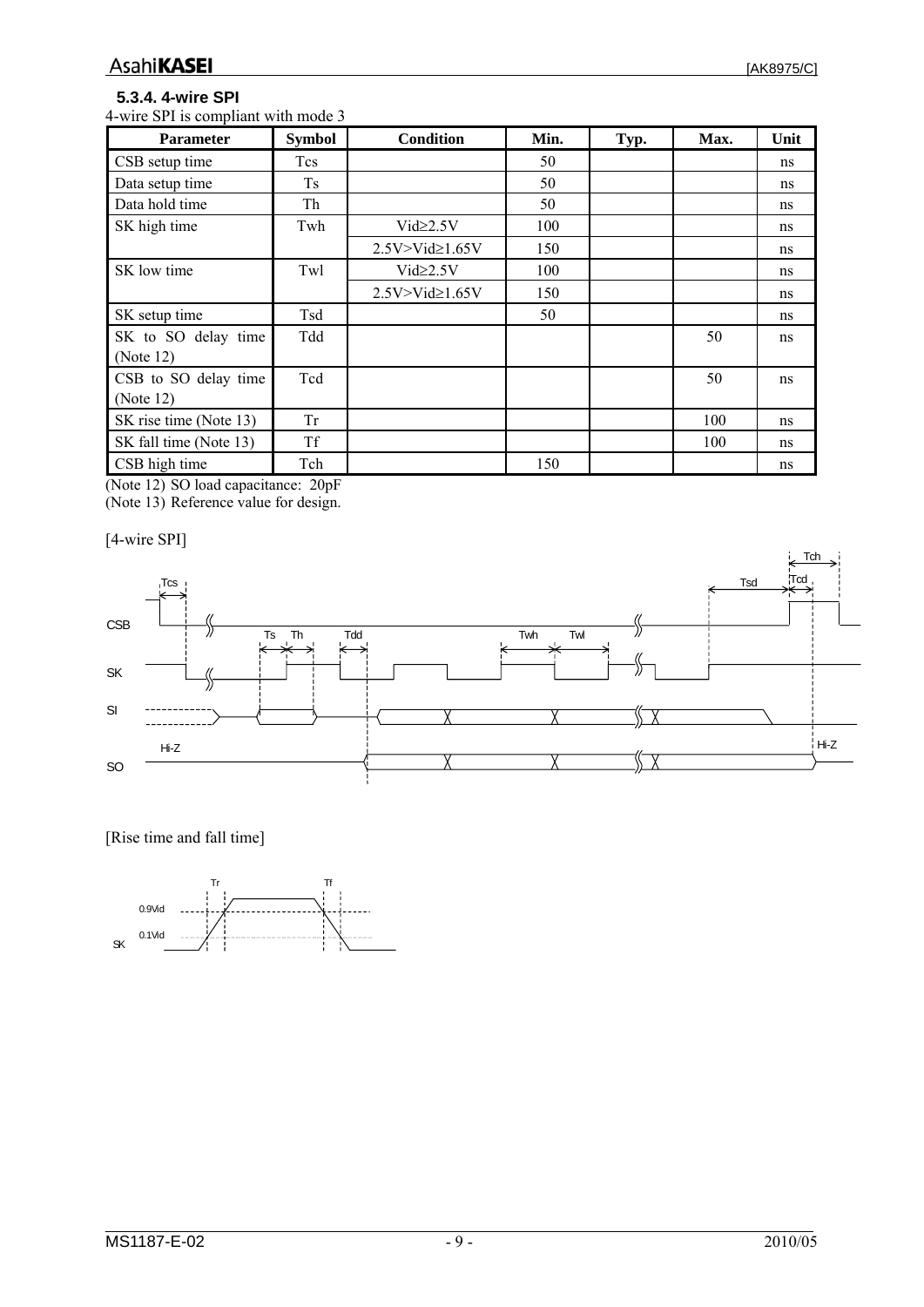### <span id="page-9-0"></span>**5.3.5. I<sup>2</sup> C Bus Interface**

CSB pin  $=$  "H" I<sup>2</sup>C bus interface is compliant with Standard mode and Fast mode. Standard/Fast mode is selected automatically by fSCL.

#### (1) Standard mode

fSCL≤100kHz 1.65V≤Vid≤Vdd

| <b>Symbol</b> | <b>Parameter</b>                     | Min. | Typ. | Max. | Unit    |
|---------------|--------------------------------------|------|------|------|---------|
| fSCL          | SCL clock frequency                  |      |      | 100  | kHz     |
| tHIGH         | SCL clock "High" time                | 4.0  |      |      | μS      |
| tLOW          | SCL clock "Low" time                 | 4.7  |      |      | μS      |
| tR            | SDA and SCL rise time                |      |      | 10   | μS      |
| tF            | SDA and SCL fall time                |      |      | 0.3  | $\mu$ S |
| tHD:STA       | Start Condition hold time            | 4.0  |      |      | μS      |
| tSU:STA       | Start Condition setup time           | 4.7  |      |      | μS      |
| tHD:DATA      | SDA hold time (vs. SCL falling edge) | 0    |      |      | $\mu$ S |
| tSU:DAT       | SDA setup time (vs. SCL rising edge) | 250  |      |      | ns      |
| tSU:STO       | Stop Condition setup time            | 4.0  |      |      | μS      |
| tBUF          | Bus free time                        | 4.7  |      |      | μS      |

#### (2) Fast mode

 <sup>100</sup>kHz<fSCL≤400kHz 1.65V≤Vid≤Vdd

| <b>Symbol</b> | <b>Parameter</b>                     | Min. | Typ. | Max. | Unit    |
|---------------|--------------------------------------|------|------|------|---------|
| fSCL          | SCL clock frequency                  |      |      | 400  | kHz     |
| tHIGH         | SCL clock "High" time                | 0.6  |      |      | $\mu$ S |
| tLOW          | SCL clock "Low" time                 | 1.3  |      |      | $\mu$ S |
| tR            | SDA and SCL rise time                |      |      | 0.3  | μS      |
| tF            | SDA and SCL fall time                |      |      | 0.3  | μS      |
| tHD:STA       | Start Condition hold time            | 0.6  |      |      | $\mu$ S |
| tSU:STA       | Start Condition setup time           | 0.6  |      |      | $\mu$ S |
| tHD:DATA      | SDA hold time (vs. SCL falling edge) | 0    |      |      | us      |
| tSU:DAT       | SDA setup time (vs. SCL rising edge) | 100  |      |      | ns      |
| tSU:STO       | Stop Condition setup time            | 0.6  |      |      | μS      |
| tBUF          | Bus free time                        | 1.3  |      |      | us      |
| tSP           | Noise suppression pulse width        |      |      | 50   | ns      |

 $[I<sup>2</sup>C$  bus interface timing]

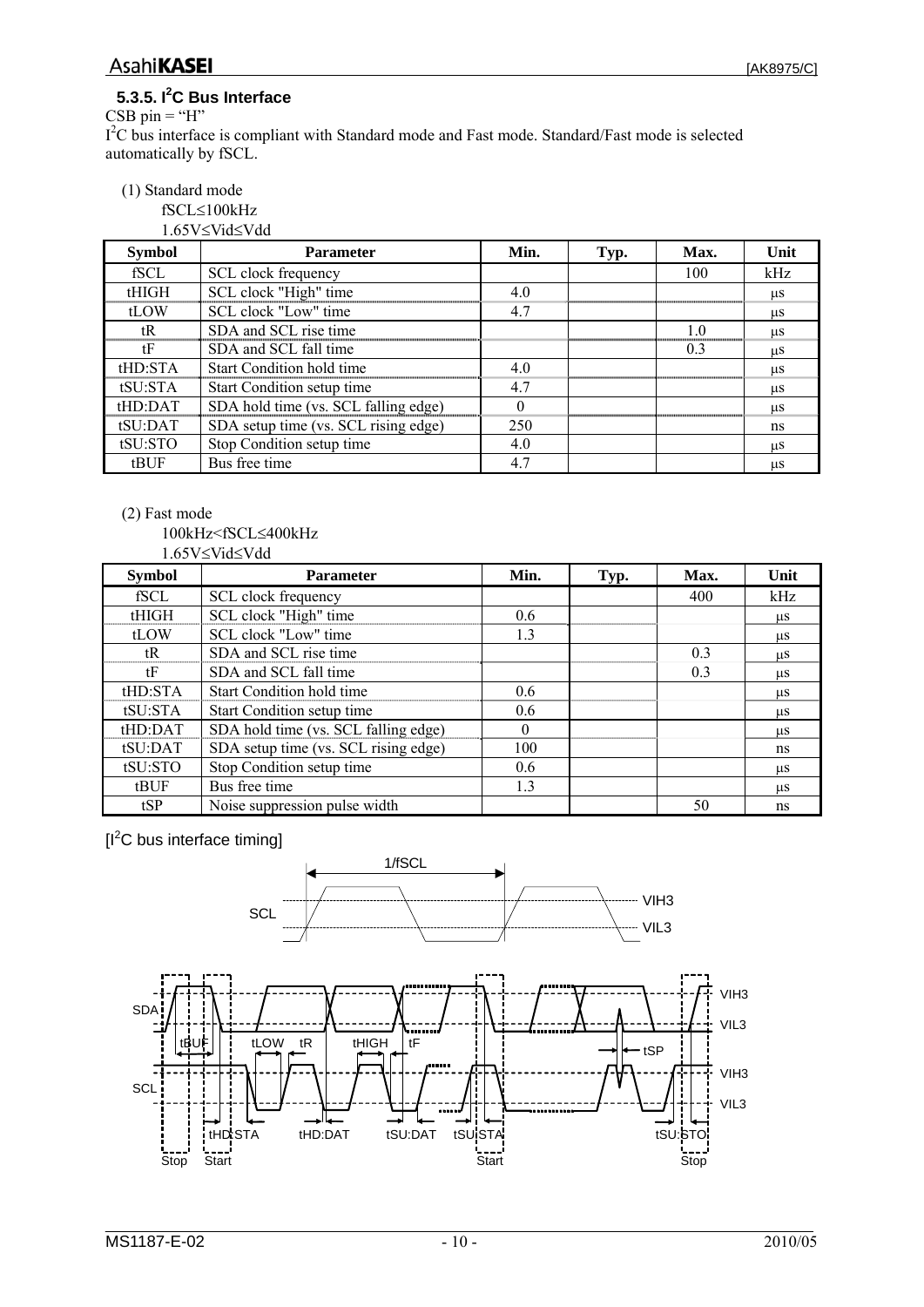## **6. Functional Explanation**

#### <span id="page-10-0"></span>**6.1. Power States**

When VDD and VID are turned on from Vdd=OFF (0V) and Vid=OFF (0V), all registers in AK8975/C are initialized by POR circuit and AK8975/C transits to Power-down mode.

All the states in the table below can be set, although the transition from state 2 to state 3 and the transition from state 3 to state 2 are prohibited.

| <b>States</b> | VDD            | VID             | Power states                                        |
|---------------|----------------|-----------------|-----------------------------------------------------|
|               | OFF $(0V)$     | OFF $(0V)$      | OFF $(0V)$ .                                        |
|               |                |                 | SCL, SDA should be fixed to the voltage that does   |
|               |                |                 | not exceed 3.6V. Other digital pins should be fixed |
|               |                |                 | to $L(0V)$ .                                        |
| 2             | OFF $(0V)$     | 1.65V to $3.6V$ | OFF (0V). It doesn't affect external interface.     |
| 3             | 2.4V to 3.6V   | OFF $(0V)$      | OFF $(0V)$ . It consumes current same as            |
|               |                |                 | Power-down mode.                                    |
|               |                |                 | SCL, SDA should be fixed to the voltage that does   |
|               |                |                 | not exceed 3.6V. Other digital pins should be fixed |
|               |                |                 | to $L(0V)$ .                                        |
|               | 2.4V to $3.6V$ | 1.65V to Vdd    | ON                                                  |

Table 6.1

## **6.2. Reset Functions**

AK8975/C has two types of reset;

(1) Power on reset (POR)

When Vdd reaches approximately 2V (reference value for design), POR circuit operates, and AK8975/C is reset.

(2) VID monitor

When Vid is turned OFF (0V), AK8975/C is reset.

When AK8975/C is reset, all registers are initialized and AK8975/C transits to Power-down mode.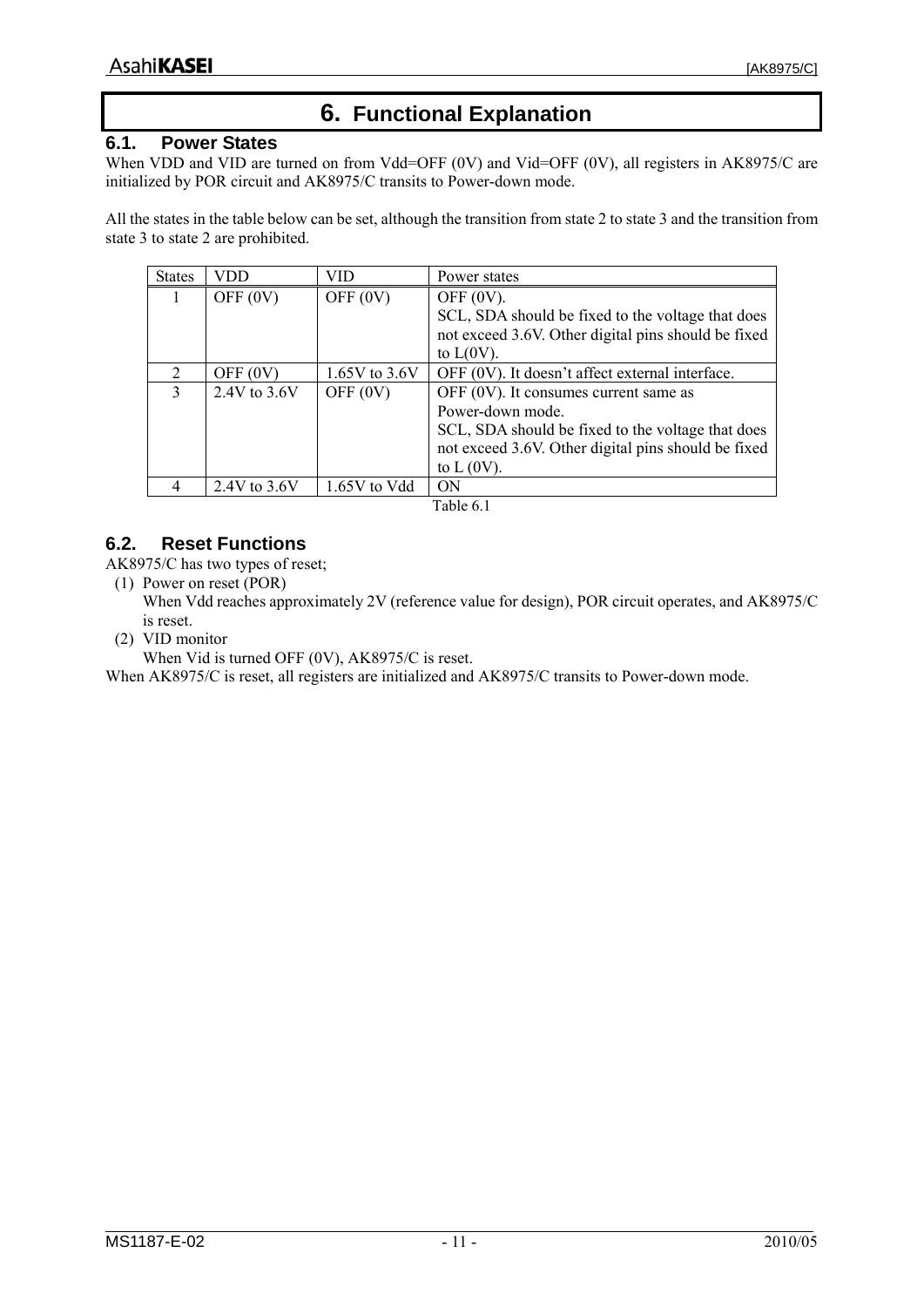## <span id="page-11-1"></span><span id="page-11-0"></span>**6.3. Operation Modes**

AK8975/C has following four operation modes:

- (1) Power-down mode
- (2) Single measurement mode
- (3) Self-test mode
- (4) Fuse ROM access mode

By setting CNTL register MODE[3:0] bits, the operation set for each mode is started. A transition from one mode to another is shown below.



Figure 6.1 Operation modes

When power is turned ON, AK8975/C is in power-down mode. When MODE[3:0] is set, AK8975/C transits to the specified mode and starts operation. When user wants to change operation mode, transit to power-down mode first and then transit to other modes. After power-down mode is set, at least 100μs(Twat) is needed before setting another mode.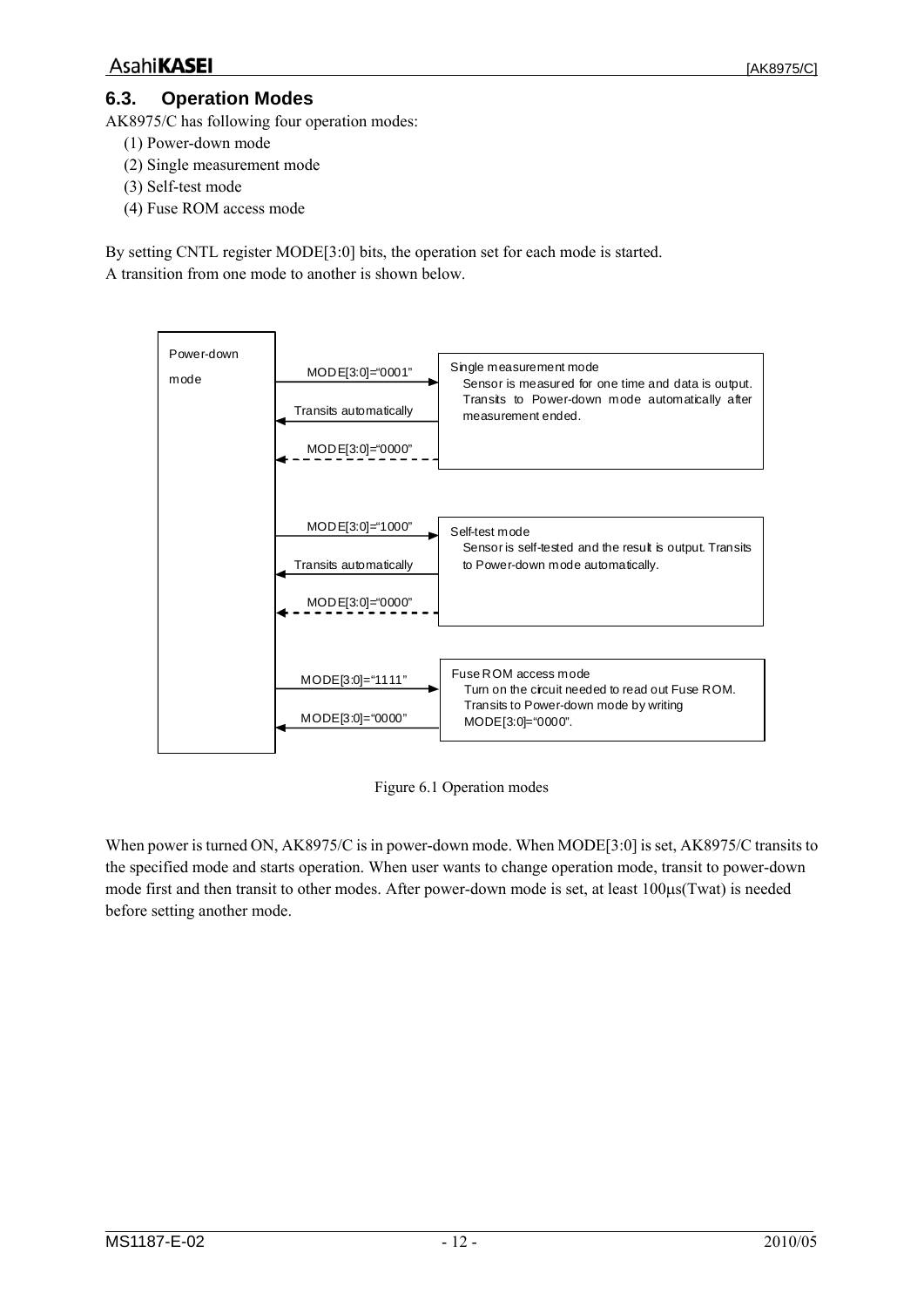## <span id="page-12-0"></span>**6.4. Description of Each Operation Mode**

#### **6.4.1. Power-down Mode**

Power to all internal circuits is turned off. All registers except fuse ROM are accessible in power-down mode. Data stored in read/write registers are remained.

#### **6.4.2. Single Measurement Mode**

When single measurement mode (MODE[3:0]="0001") is set, sensor is measured, and after sensor measurement and signal processing is finished, measurement data is stored to measurement data registers (HXL to HZH), then AK8975/C transits to power-down mode automatically. On transition to power-down mode, MODE[3:0] turns to "0000". At the same time, DRDY bit in ST1 register turns to "1". This is called "Data Ready". When any of measurement data register (HXL to HZH) or ST2 register is read, or operation mode is changed from power-down mode to other mode, DRDY bit turns to "0". DRDY pin is in the same state as DRDY bit.



#### **6.4.2.1. Data Ready**

When measurement data is stored and ready to be read, DRDY bit in ST1 register turns to "1". This is called "Data Ready". DRDY pin is in the same state as DRDY bit. When measurement is performed correctly, AK8975/C becomes Data Ready on transition to Power-down mode (PD) after measurement. The period from the end of Nth measurement to the start of (N+1)th measurement is called "Data Readable Period". Stored measurement data should be read during Data Readable Period.

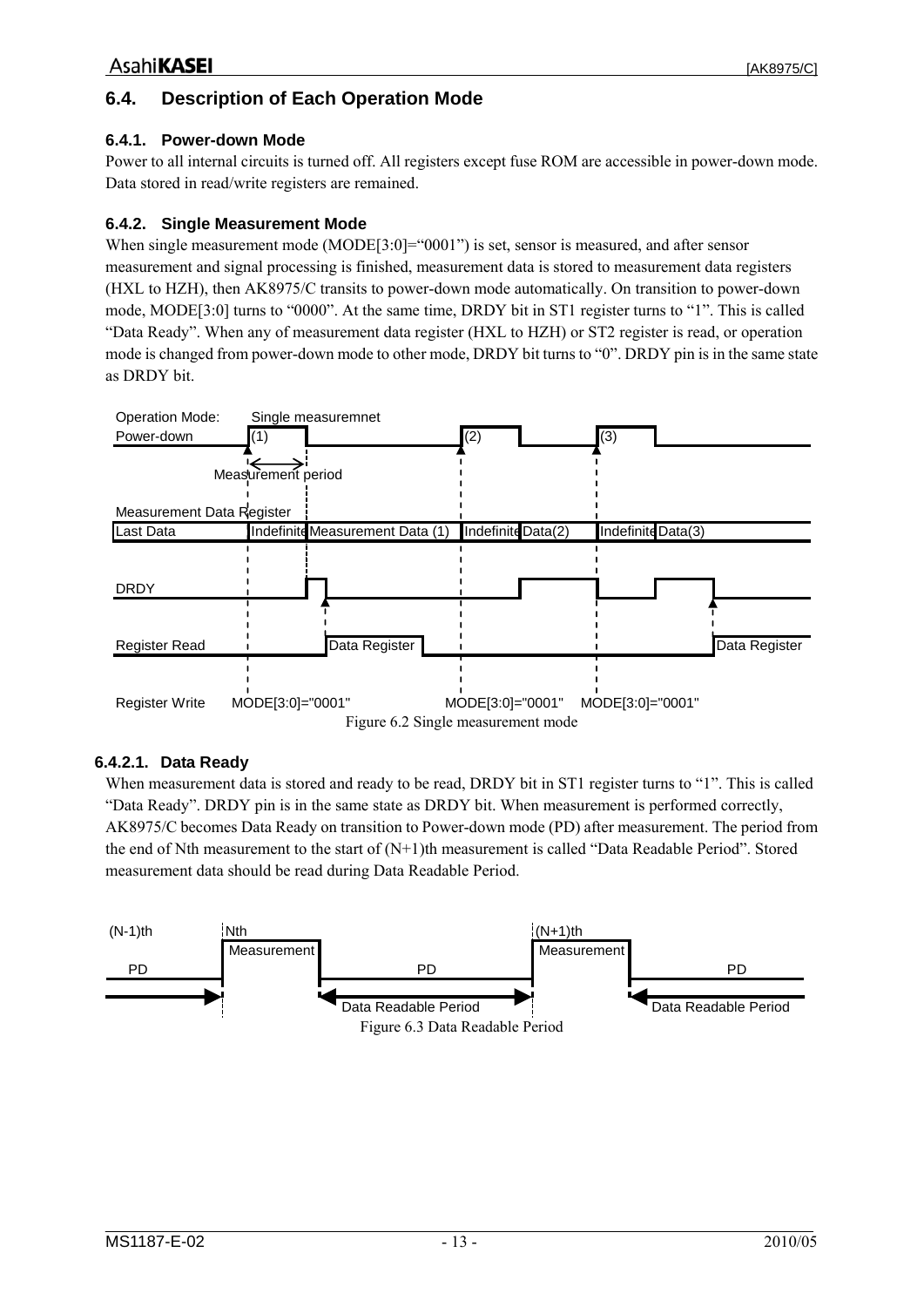## <span id="page-13-0"></span>**AsahiKASEI**

## **6.4.2.2. Data Error**

When data reading is started out of data readable period, read data is not correct. In this case, DERR bit of ST2 register turns to "1" so that read data can be checked at the end of data reading. DERR turns to "0" when ST2 register is read.



### <span id="page-13-1"></span>**6.4.2.3. Magnetic Sensor Overflow**

AK8975/C has the limitation for measurement range that the sum of absolute values of each axis should be smaller than 2400μT.

 $|X|+|Y|+|Z| < 2400 \mu T$ 

When the magnetic field exceeded this limitation, data stored at measurement data are not correct. This is called Magnetic Sensor Overflow.

When magnetic sensor overlow occurs, HOFL bit turns to "1". When the next measurement starts, it returns to " $0$ ".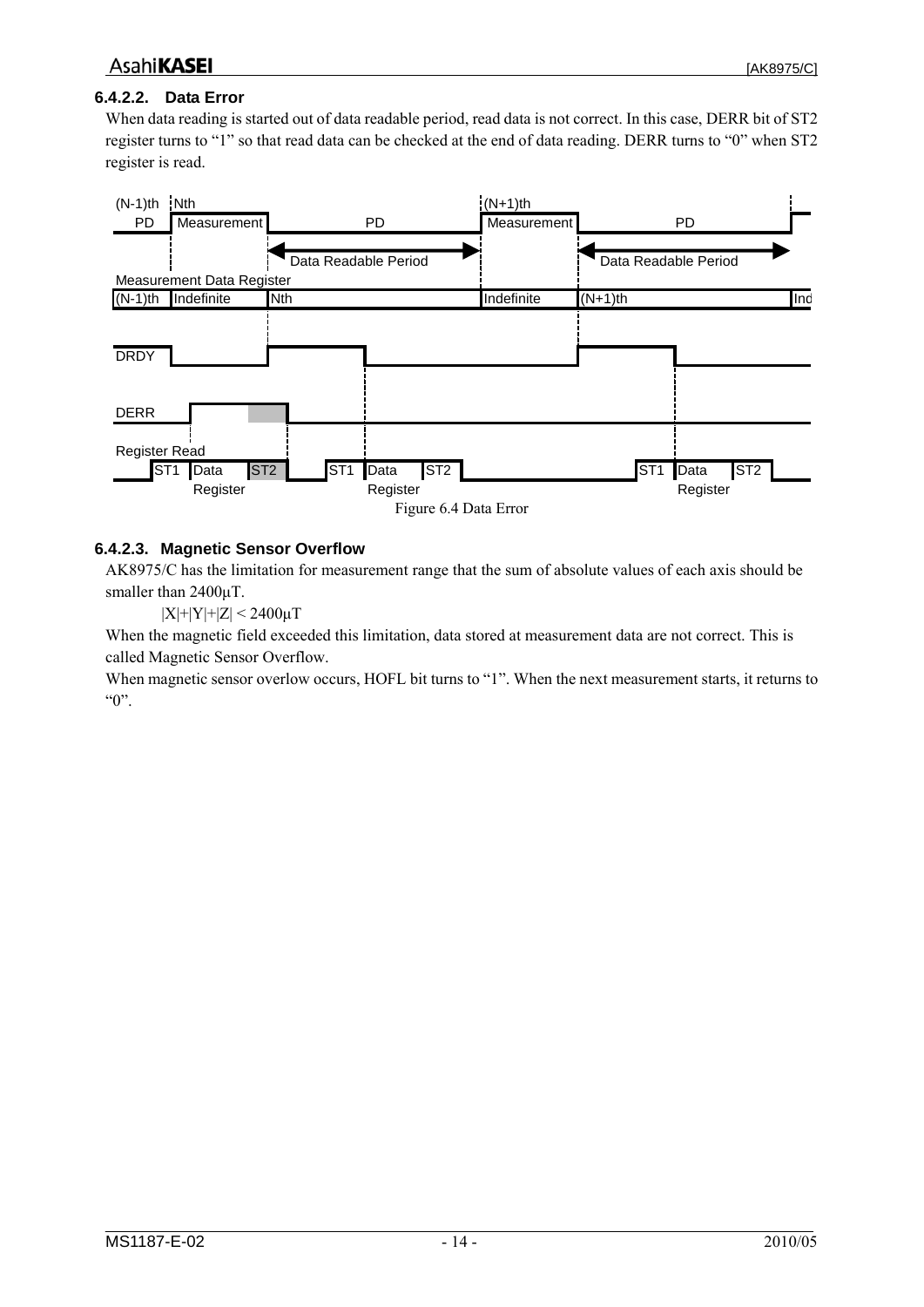### <span id="page-14-0"></span>**6.4.3. Self-test Mode**

Self-test mode is used to check if the sensor is working normally.

When self-test mode (MODE[3:0]="1000") is set, magnetic field is generated by the internal magnetic source and sensor is measured. Measurement data is stored to measurement data registers (HXL to HZH), then AK8975/C transits to power-down mode automatically.

Before setting self-test mode, write "1" to SELF bit of ASTC register. Data read sequence and functions of read-only registers in self-test mode is the same as single measurement mode.

When self-test is end, write "0" to SELF bit then proceed to other operation.

<Self-test Sequence>

- (1) Set Power-down mode
- (2) Write "1" to SELF bit of ASTC register
- (3) Set Self-test Mode
- (4) Check Data Ready or not by any of the following method.
	- Polling DRDY bit of ST1 register
	- Monitor DRDY pin
	- When Data Ready, proceed to the next step.
- (5) Read measurement data (HXL to HZH)
- (6) Write "0" to SELF bit of ASTC register

<Self-test Judgement>

When measurement data read by the above sequence is in the range of following table after sensitivity adjustment (refer to [8.3.11\)](#page-27-1), AK8975/C is working normally.

|          | HX[15:0]              | HY[15:0]              | $\text{HZ}[15:0]$     |
|----------|-----------------------|-----------------------|-----------------------|
| Criteria | $-100 \le X \le +100$ | $-100 \le Y \le +100$ | $-1000 \le Z \le 300$ |

#### **6.4.4. Fuse ROM Access Mode**

Fuse ROM access mode is used to read Fuse ROM data.Sensitivity adjustment data for each axis is stored in fuse ROM. These data are used in calculation of direction by the external CPU.

When Fuse ROM mode (MODE[3:0]="1111") is set, circuits reauired for reading fuse ROM are turned on. After reading fuse ROM data, set power-down mode (MODE[3:0]="0000").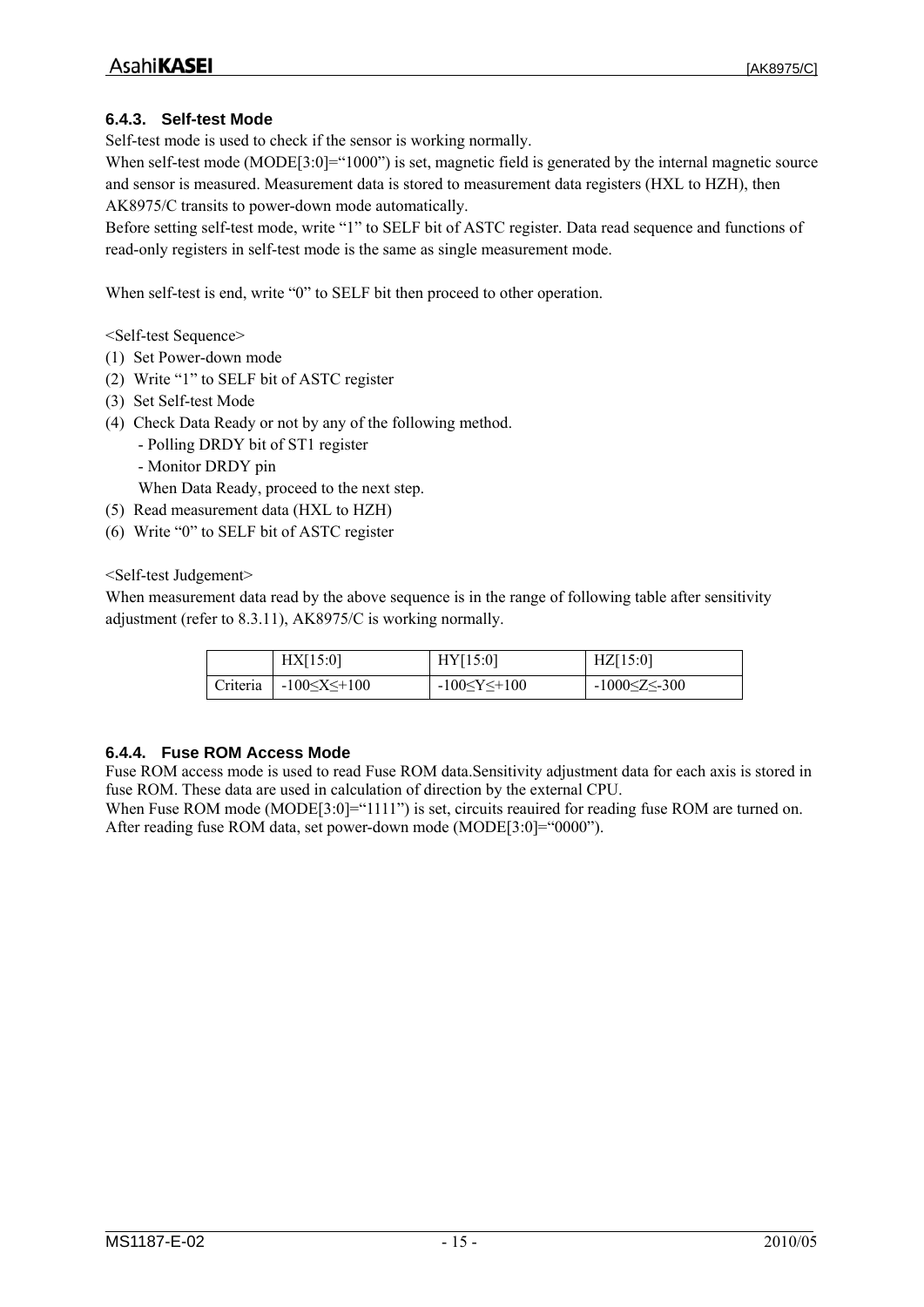## **7. Serial Interface**

<span id="page-15-0"></span>AK8975/C supports  $I^2C$  bus interface and 4-wire SPI. A selection is made by CSB pin. When used as 3-wire SPI, set SI pin and SO pin wired-OR externally.

CSB pin="L": 4-wire SPI CSB pin="H":  $I<sup>2</sup>C$  bus interface

## **7.1. 4-wire SPI**

The 4-wire SPI consists of four digital signal lines: SK, SI, SO, and CSB. It is compliant with sequencial read operation.

Data consists of Read/Write control bit (R/W), register address (7bits) and control data (8bits).

CSB pin is low active. Input data is taken in on the rising edge of SK pin, and output data is changed on the falling edge of SK pin. (SPI MODE3)

Communication starts when CSB pin transits to "L" and stops when CSB pin transits to "H". SK pin must be "H" during CSB pin is in transition. Also, it is prohibited to change SI pin during CSB pin is "H" and SK pin is " $H$ ".

### **7.1.1. Writing Data**

Input 16 bits data on SI pin in synchronous with the 16-bit serial clock input on SK pin. Out of 16 bits input data, the first 8 bits specify the R/W control bit (R/W="0" when writing) and register address (7bits), and the latter 8 bits are control data (8bits). When any of addresses listed on [Table 8.1](#page-21-1) is input, AK8975/C recognizes that it is selected and takes in latter 8 bits as setting data.

If the number of clock pulses is less than 16, no data is written. If the number of clock pulses is more than 16, data after the 16th clock pulse on SI pin are ignored.

It is not compliant with sereal write operation for multiple addresses.



Figure 7.1 4-wire SPI Writing Data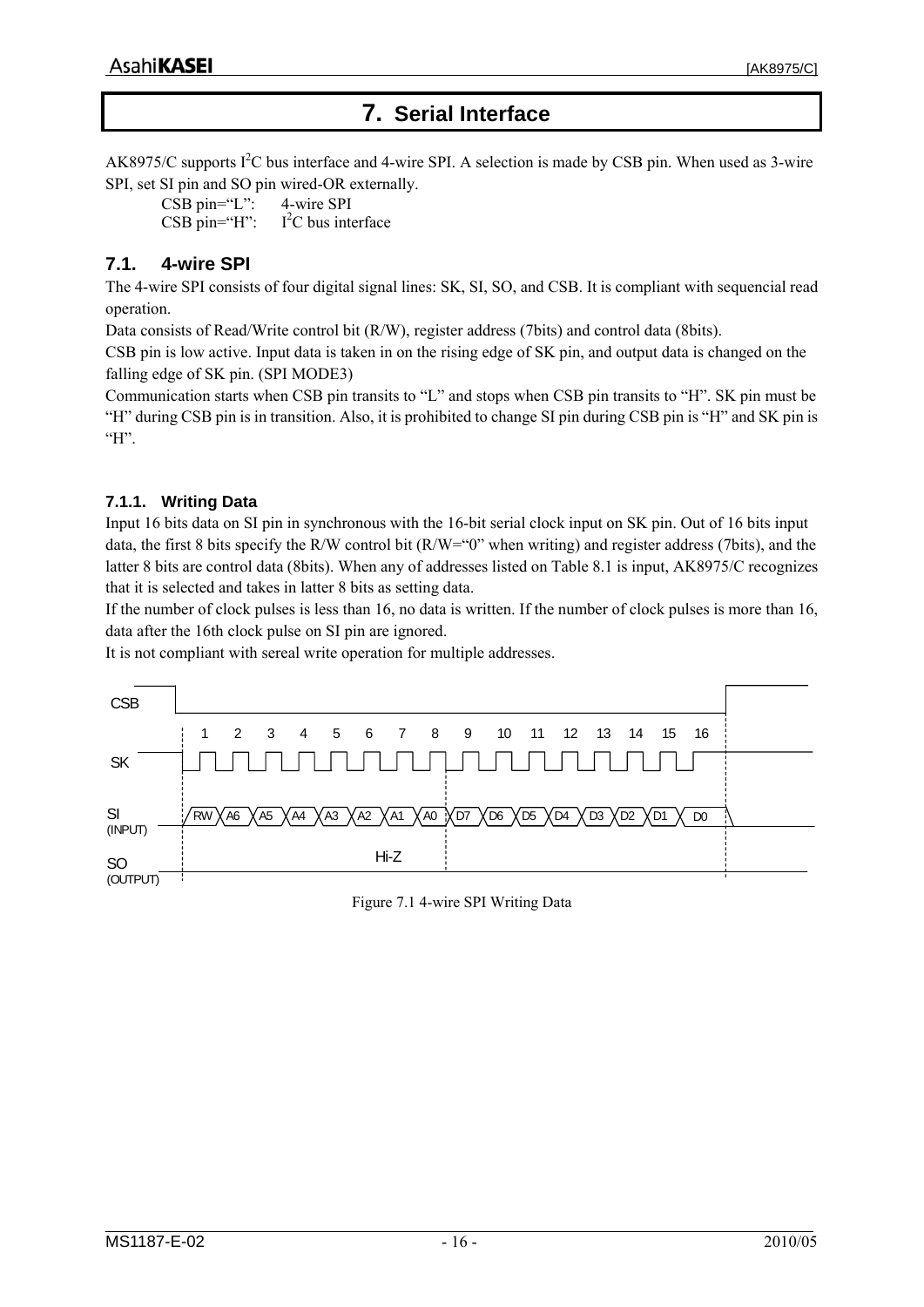#### <span id="page-16-0"></span>**7.1.2. Reading Data**

Input the R/W control bit (R/W="1") and 7 bit register address on SI pin in synchronous with the first 8 bits of the 16 bits of a serial clock input on SK pin. Then AK8975/C outputs the data held in the specified register with MSB first from SO pin.

When clocks are input continuously after one byte of data is read, the address is incremented and data in the next address is output. Accordingly, after the falling edge of the 15th clock and CSB pin is "L", the data in the next address is output on SO pin. When CSB pin is driven "L" to "H", SO pin is placed in the high-impedance state.

AK8975/C has two incrementation lines; 00H to 0CH and 10H to 12H. For example, data is read as follows: 00H -> 01H ... -> 0BH -> 0CH -> 00H -> 01H ..., and 10H -> 11H -> 12H -> 10H ...

When specified address is other than 00H to 12H, AK8975/C recognizes that it is not selected and keeps SO pin in high-impedance state. Therefore, user can use other addresses for other devices.



Figure 7.2 4-wire SPI Reading Data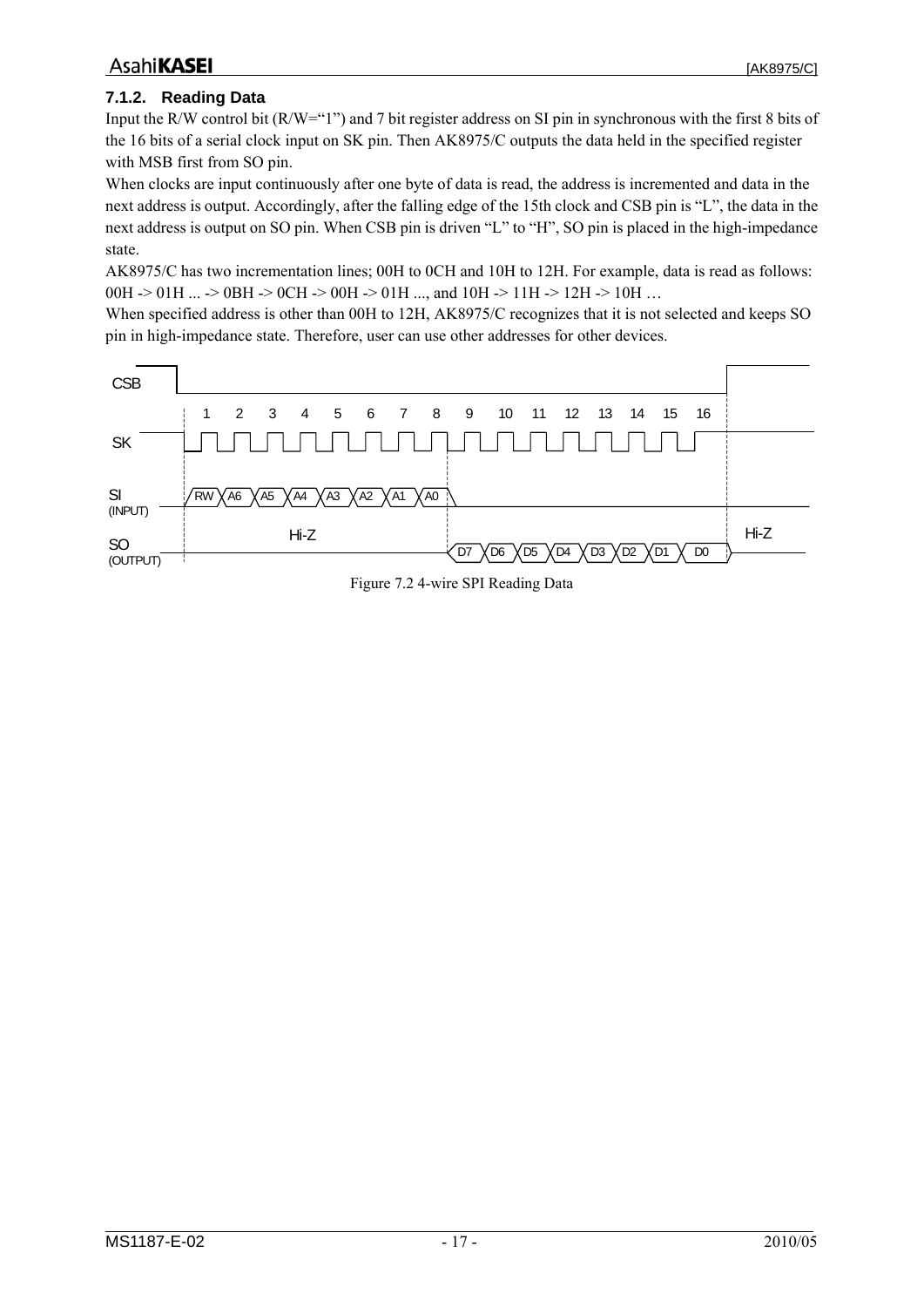#### <span id="page-17-0"></span>**7.2. I<sup>2</sup> C Bus Interface**

The  $I^2C$  bus interface of AK8975/C supports the standard mode (100 kHz max.) and the fast mode (400 kHz max.).

## **7.2.1. Data Transfer**

To access AK8975/C on the bus, generate a start condition first.

Next, transmit a one-byte slave address including a device address. At this time, AK8975/C compares the slave address with its own address. If these addresses match, AK8975/C generates an acknowledgement, and then executes READ or WRITE instruction. At the end of instruction execution, generate a stop condition.

## **7.2.1.1. Change of Data**

A change of data on the SDA line must be made during "Low" period of the clock on the SCL line. When the clock signal on the SCL line is "High", the state of the SDA line must be stable. (Data on the SDA line can be changed only when the clock signal on the SCL line is "Low".)

During the SCL line is "High", the state of data on the SDA line is changed only when a start condition or a stop condition is generated.



Figure 7.3 Data Change

### **7.2.1.2. Start/Stop Condition**

If the SDA line is driven to "Low" from "High" when the SCL line is "High", a start condition is generated. Any instruction starts with a start condition.

If the SDA line is driven to "High" from "Low" when the SCL line is "High", a stop condition is generated. Any instruction stops with a stop condition.



Figure 7.4 Start and Stop Conditions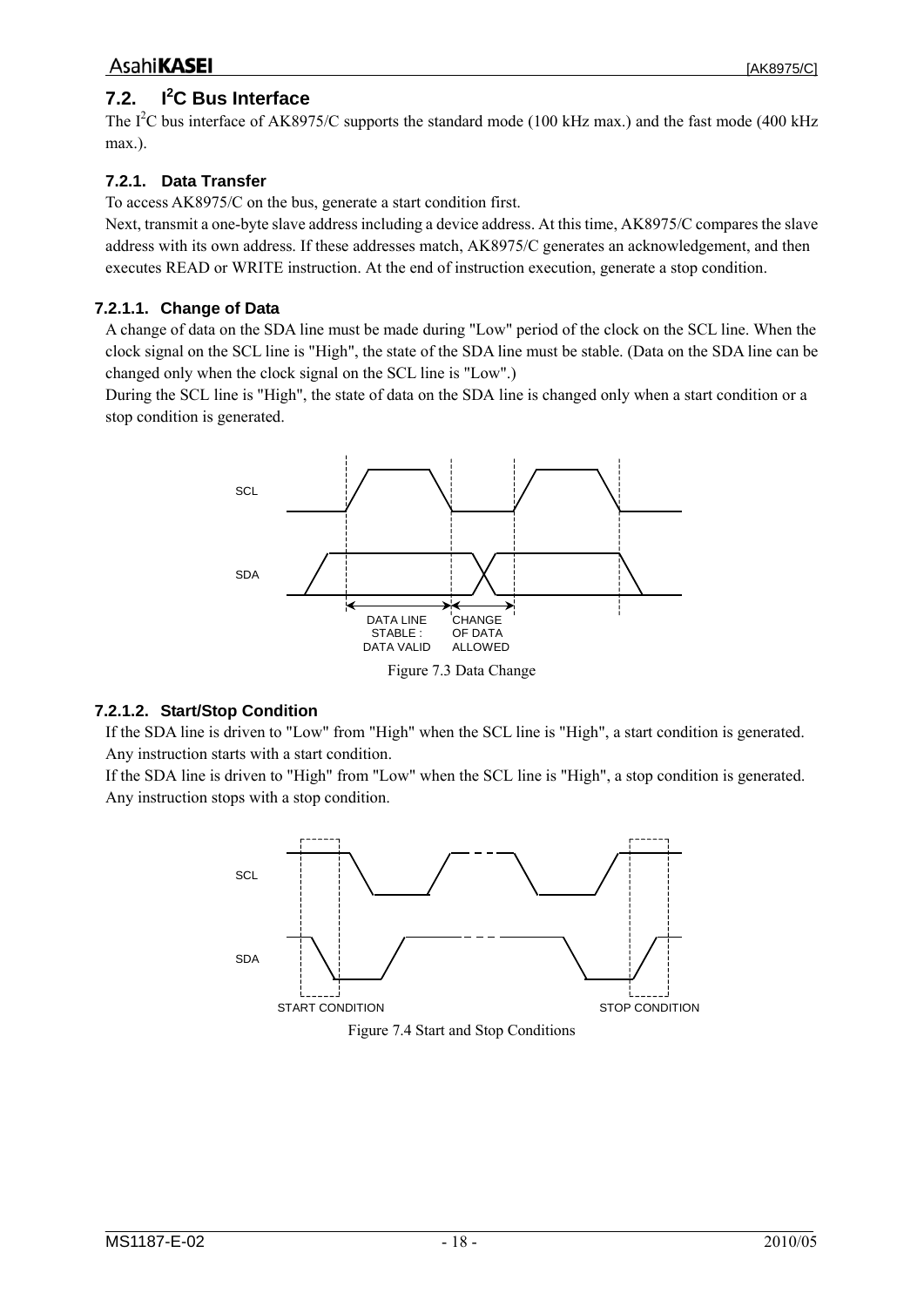### <span id="page-18-0"></span>**AsahiKASEI**

#### **7.2.1.3. Acknowledge**

The IC that is transmitting data releases the SDA line (in the "High" state) after sending 1-byte data. The IC that receives the data drives the SDA line to "Low" on the next clock pulse. This operation is referred to acknowledge. With this operation, whether data has been transferred successfully can be checked. AK8975/C generates an acknowledge after reception of a start condition and slave address. When a WRITE instruction is executed, AK8975/C generates an acknowledge after every byte is received. When a READ instruction is executed, AK8975/C generates an acknowledge then transfers the data stored at the specified address. Next, AK8975/C releases the SDA line then monitors the SDA line. If a master IC generates an acknowledge instead of a stop condition, AK8975/C transmits the 8bit data stored at the next address. If no acknowledge is generated, AK8975/C stops data transmission.



Figure 7.5 Generation of Acknowledge

#### **7.2.1.4. Slave Address**

The slave address of AK8975/C can be selected from the following list by setting CAD0/1 pin. When CAD pin is fixed to VSS, the corresponding slave address bit is "0". When CAD pin is fixed to VDD, the corresponding slave address bit is "1".

| CAD <sub>1</sub> | CAD <sub>0</sub> | <b>Slave Address</b> |
|------------------|------------------|----------------------|
|                  |                  | 0CH                  |
|                  |                  | 0 <sub>DH</sub>      |
|                  |                  | 0EH                  |
|                  |                  | 0EH                  |

Table 7.1 Slave Address and CAD0/1 pin

The first byte including a slave address is transmitted after a start condition, and an IC to be accessed is selected from the ICs on the bus according to the slave address.

When a slave address is transferred, the IC whose device address matches the transferred slave address generates an acknowledge then executes an instruction. The 8th bit (least significant bit) of the first byte is a R/W bit.

When the R/W bit is set to "1", READ instruction is executed. When the R/W bit is set to "0", WRITE instruction is executed.



Figure 7.6 Slave Address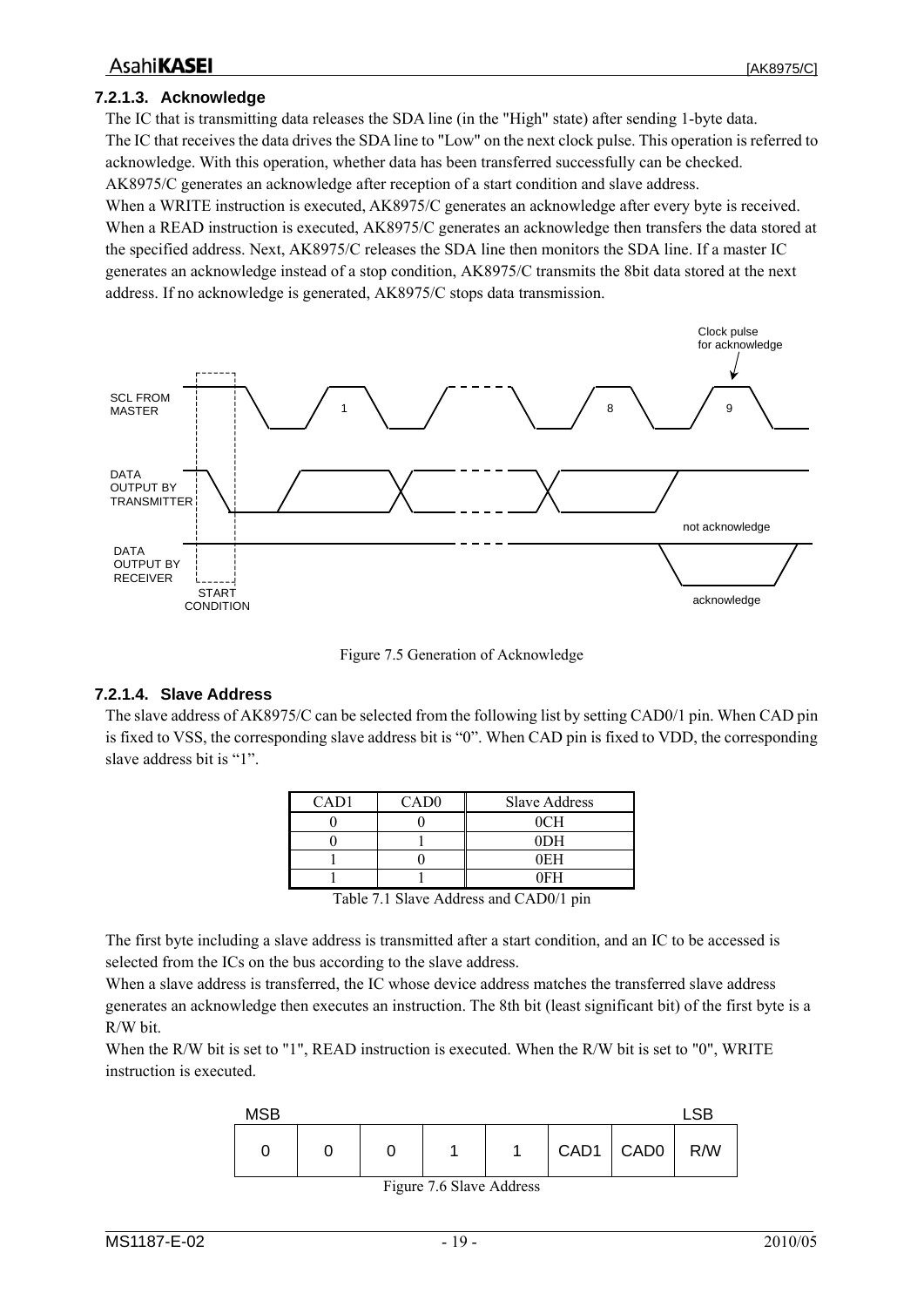#### <span id="page-19-0"></span>**7.2.2. WRITE Instruction**

When the R/W bit is set to "0", AK8975/C performs write operation.

In write operation, AK8975/C generates an acknowledge after receiving a start condition and the first byte (slave address) then receives the second byte. The second byte is used to specify the address of an internal control register and is based on the MSB-first configuration.



After receiving the second byte (register address), AK8975/C generates an acknowledge then receives the third byte.

The third and the following bytes represent control data. Control data consists of 8 bits and is based on the MSB-first configuration. AK8975/C generates an acknowledge after every byte is received. Data transfer always stops with a stop condition generated by the master.

| D7<br>D <sub>1</sub><br>D <sub>3</sub><br>D4<br>D <sub>6</sub><br>D <sub>2</sub><br>D <sub>5</sub><br>D <sub>0</sub> | <b>MSB</b> |  |  |  | S <sub>R</sub> |
|----------------------------------------------------------------------------------------------------------------------|------------|--|--|--|----------------|
|                                                                                                                      |            |  |  |  |                |

Figure 7.8 Control Data

AK8975/C can write multiple bytes of data at a time.

After reception of the third byte (control data), AK8975/C generates an acknowledge then receives the next data.

If additional data is received instead of a stop condition after receiving one byte of data, the address counter inside the LSI chip is automatically incremented and the data is written at the next address.

The address is incremented from 00H to 0CH or from 10H to12H. When the address is in the range from 00H to 0CH, the address goes back to 00H after 0CH. When the address is in the range from 10H to 12H, the address goes back to 10H after 12H. Actual data is written only to Read/Write registers (0AH to 0FH).

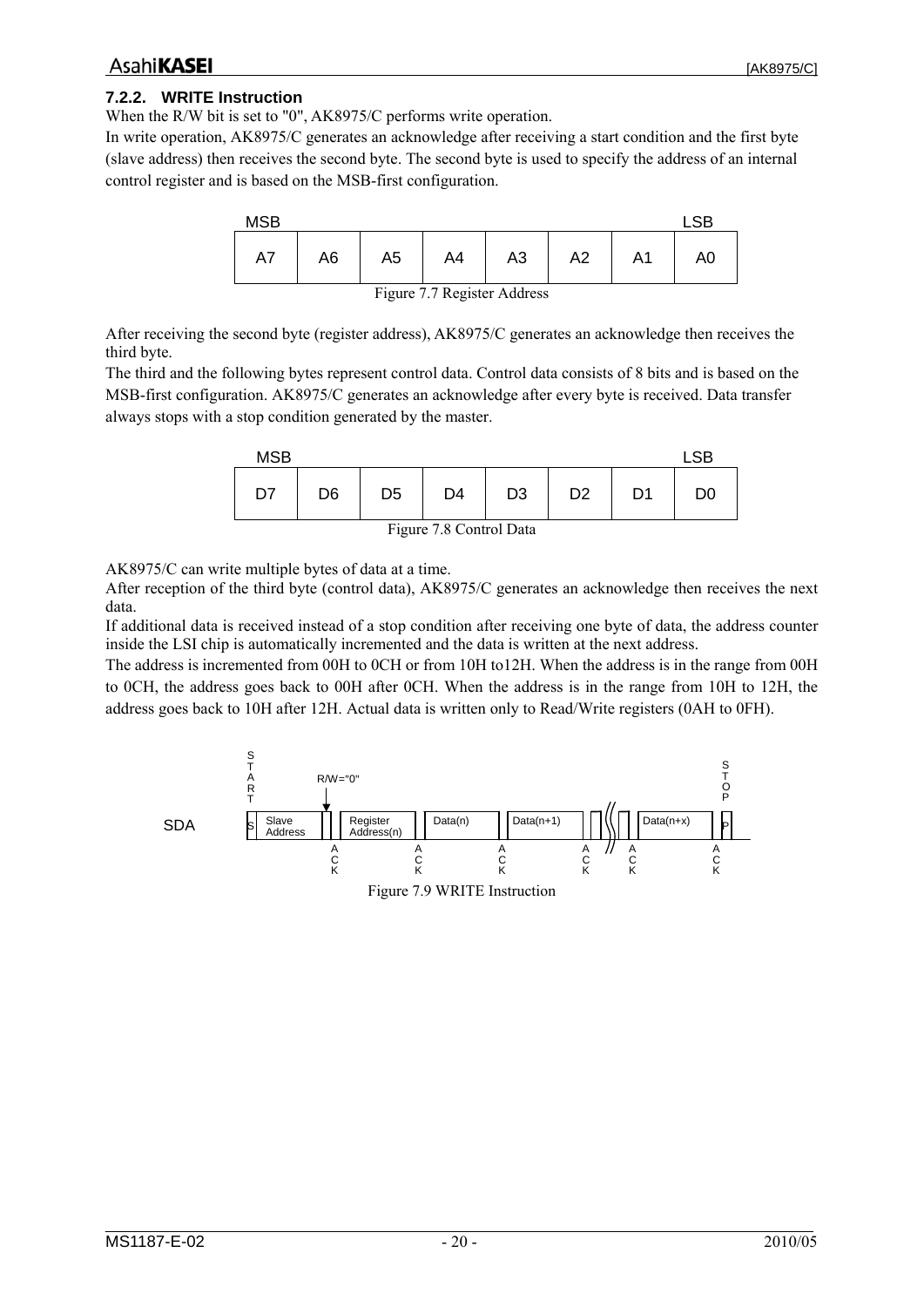## <span id="page-20-0"></span>**AsahiKASEI**

#### **7.2.3. READ Instruction**

When the R/W bit is set to "1", AK8975/C performs read operation.

If a master IC generates an acknowledge instead of a stop condition after AK8975/C transfers the data at a specified address, the data at the next address can be read.

Address can be from 00H to 0CH and/or from 10H to 12H.When address is counted up to 0CH in the range of 00H to 0CH, the next address returns to 00H. When address is counted up to 12H in the range of 10H to 12H, the next address returns to 10H.

AK8975/C supports one byte read and multiple byte read.

#### **7.2.3.1. One Byte READ**

AK8975/C has an address counter inside the LSI chip. In current address read operation, the data at an address specified by this counter is read.

The internal address counter holds the next address of the most recently accessed address.

For example, if the address most recently accessed (for READ instruction) is address "n", and a current address read operation is attempted, the data at address "n+1" is read.

In one byte read operation, AK8975/C generates an acknowledge after receiving a slave address for the READ instruction (R/W bit="1"). Next, AK8975/C transfers the data specified by the internal address counter starting with the next clock pulse, then increments the internal counter by one. If the master IC generates a stop condition instead of an acknowledge after AK8975/C transmits one byte of data, the read operation stops.



#### **7.2.3.2. Multiple Byte READ**

By multiple byte read operation, data at an arbitrary address can be read.

The multiple byte read operation requires to execute WRITE instruction as dummy before a slave address for the READ instruction (R/W bit="1") is transmitted. In random read operation, a start condition is first generated then a slave address for the WRITE instruction (R/W bit="0") and a read address are transmitted sequentially.

After AK8975/C generates an acknowledge in response to this address transmission, a start condition and a slave address for the READ instruction (R/W bit="1") are generated again. AK8975/C generates an acknowledge in response to this slave address transmission. Next, AK8975/C transfers the data at the specified address then increments the internal address counter by one. If the master IC generates a stop condition instead of an acknowledge after data is transferred, the read operation stops.

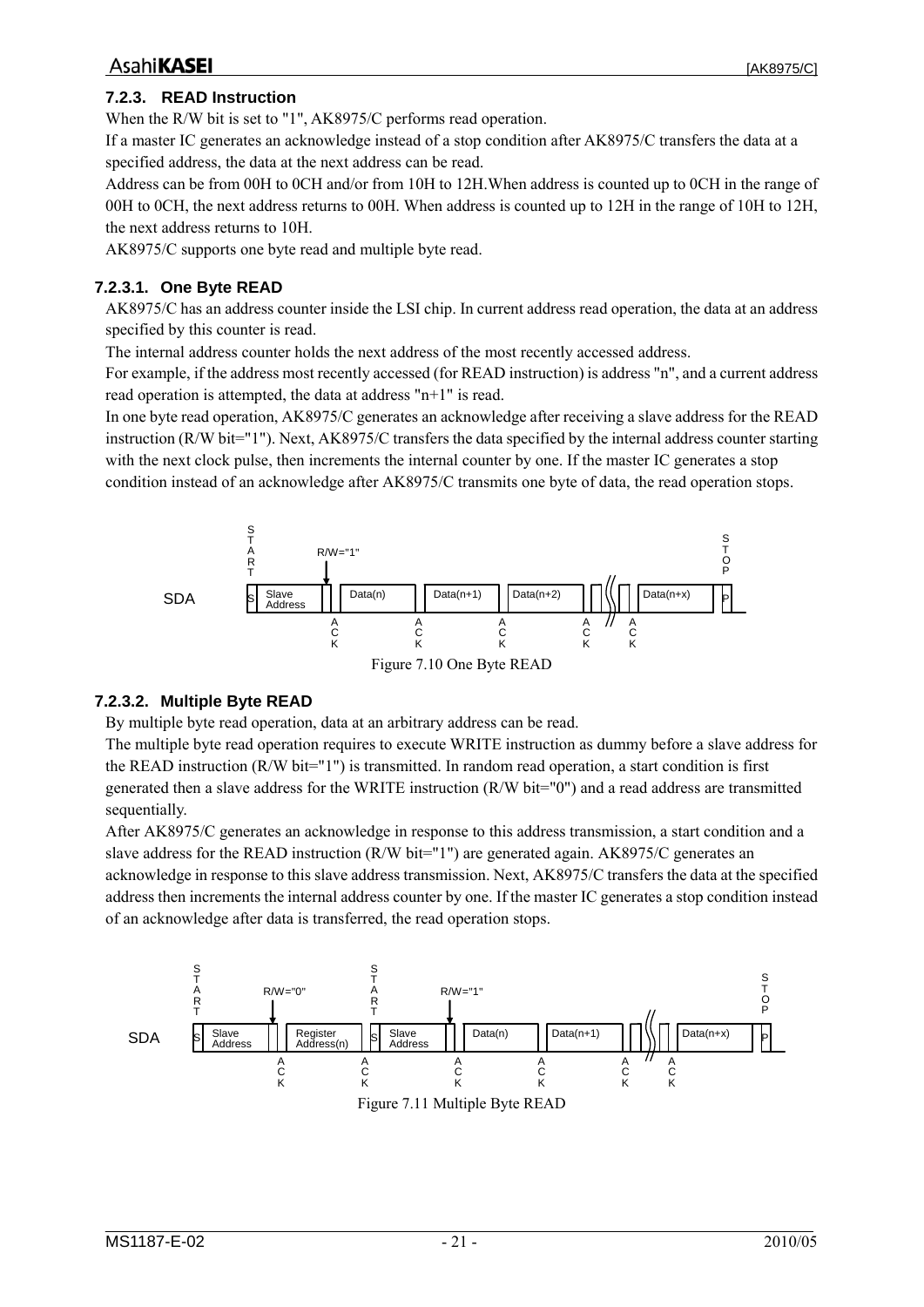## **8. Registers**

## <span id="page-21-0"></span>**8.1. Description of Registers**

AK8975/C has registers of 19 addresses as indicated in [Table 8.1](#page-21-1). Every address consists of 8 bits data. Data is transferred to or received from the external CPU via the serial interface described previously.

| <b>Name</b>     | <b>Address</b> | <b>READ</b><br><b>WRITE</b> | <b>Description</b>                  | <b>Bit</b><br>width | <b>Explanation</b>   |
|-----------------|----------------|-----------------------------|-------------------------------------|---------------------|----------------------|
| <b>WIA</b>      | 00H            | <b>READ</b>                 | Device ID                           | 8                   |                      |
| <b>INFO</b>     | 01H            | <b>READ</b>                 | Information                         | 8                   |                      |
| ST <sub>1</sub> | 02H            | <b>READ</b>                 | Status 1                            | 8                   | Data status          |
| <b>HXL</b>      | 03H            | <b>READ</b>                 | Measurement data                    | 8                   | X-axis data          |
| <b>HXH</b>      | 04H            |                             |                                     | 8                   |                      |
| <b>HYL</b>      | 05H            |                             |                                     | 8                   | Y-axis data          |
| <b>HYH</b>      | 06H            |                             |                                     | 8                   |                      |
| HZL             | 07H            |                             |                                     | 8                   | Z-axis data          |
| <b>HZH</b>      | 08H            |                             |                                     | 8                   |                      |
| ST <sub>2</sub> | 09H            | <b>READ</b>                 | Status 2                            | 8                   | Data status          |
| <b>CNTL</b>     | 0AH            | READ/                       | Control                             | 8                   |                      |
|                 |                | <b>WRITE</b>                |                                     |                     |                      |
| <b>RSV</b>      | 0BH            | READ/                       | Reserved                            | 8                   | <b>DO NOT ACCESS</b> |
|                 |                | <b>WRITE</b>                |                                     |                     |                      |
| <b>ASTC</b>     | 0CH            | READ/                       | Self-test                           | 8                   |                      |
|                 |                | <b>WRITE</b>                |                                     |                     |                      |
| TS1             | 0DH            | READ/                       | Test 1                              | 8                   | <b>DO NOT ACCESS</b> |
|                 |                | <b>WRITE</b>                |                                     |                     |                      |
| TS <sub>2</sub> | 0EH            | READ/                       | Test <sub>2</sub>                   | 8                   | <b>DO NOT ACCESS</b> |
|                 |                | <b>WRITE</b>                |                                     |                     |                      |
| I2CDIS          | 0FH            | READ/                       | $I2C$ disable                       | 8                   |                      |
|                 |                | <b>WRITE</b>                |                                     |                     |                      |
| <b>ASAX</b>     | 10H            | <b>READ</b>                 | X-axis sensitivity adjustment value | 8                   | Fuse ROM             |
| <b>ASAY</b>     | 11H            | <b>READ</b>                 | Y-axis sensitivity adjustment value | 8                   | Fuse ROM             |
| <b>ASAZ</b>     | 12H            | <b>READ</b>                 | Z-axis sensitivity adjustment value | 8                   | Fuse ROM             |

Table 8.1 Register Table

<span id="page-21-1"></span>Addresses from 00H to 0CH and from 10H to 12H are compliant with automatic increment function of serial interface respectively. Values of addresses from 10H to 12H can be read only in Fuse access mode. In other modes, read data is not correct.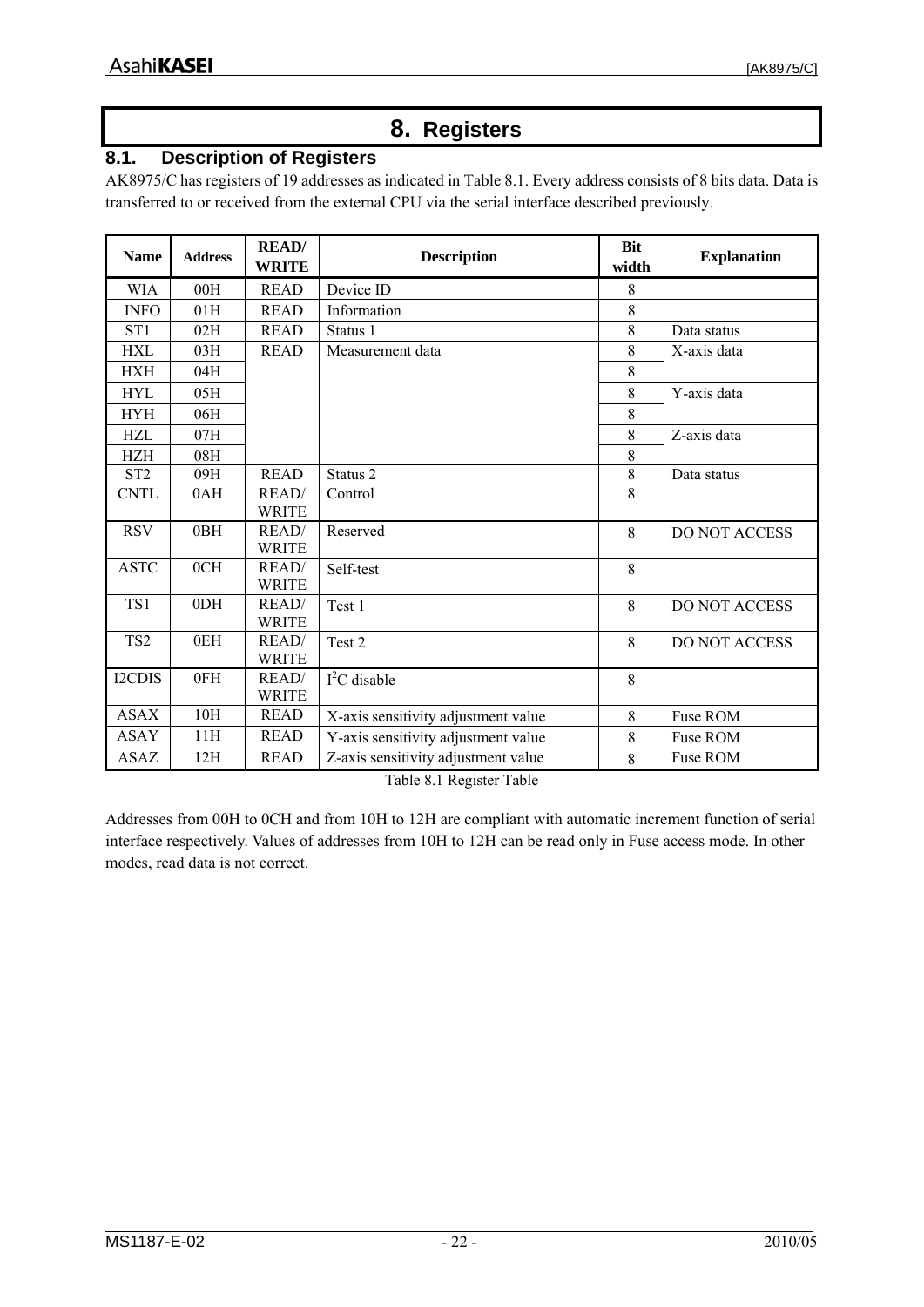#### <span id="page-22-0"></span>**8.2. Register Map**

| Addr                      | Register<br><b>Name</b>    | D7               | D <sub>6</sub>    | D <sub>5</sub>   | $\mathbf{D4}$            | D <sub>3</sub>           | D2                       | D <sub>1</sub>   | $\mathbf{D}\mathbf{0}$ |
|---------------------------|----------------------------|------------------|-------------------|------------------|--------------------------|--------------------------|--------------------------|------------------|------------------------|
|                           | <b>Read-only Register</b>  |                  |                   |                  |                          |                          |                          |                  |                        |
| 00H                       | <b>WIA</b>                 | $\Omega$         |                   | $\theta$         | $\theta$                 |                          | $\Omega$                 | $\Omega$         | $\mathbf{0}$           |
| 01H                       | <b>INFO</b>                | INFO7            | INFO <sub>6</sub> | INFO5            | INFO4                    | INFO3                    | INFO <sub>2</sub>        | INFO1            | INFO0                  |
| 02H                       | ST <sub>1</sub>            | $\theta$         | $\theta$          | $\theta$         | $\theta$                 | 0                        | $\Omega$                 | $\boldsymbol{0}$ | <b>DRDY</b>            |
| 03H                       | HXL                        | HX7              | HX6               | HX5              | HX4                      | HX3                      | HX2                      | HX1              | HX0                    |
| 04H                       | HXH                        | <b>HX15</b>      | <b>HX14</b>       | <b>HX13</b>      | <b>HX12</b>              | <b>HX11</b>              | <b>HX10</b>              | HX9              | HX8                    |
| 05H                       | HYL                        | HY7              | HY <sub>6</sub>   | HY <sub>5</sub>  | HY4                      | HY3                      | HY2                      | HY1              | HY <sub>0</sub>        |
| 06H                       | <b>HYH</b>                 | <b>HY15</b>      | HY14              | <b>HY13</b>      | HY12                     | <b>HY11</b>              | <b>HY10</b>              | HY9              | HY8                    |
| 07H                       | HZL                        | HZ7              | HZ6               | HZ <sub>5</sub>  | HZ4                      | HZ3                      | HZ2                      | HZ <sub>1</sub>  | HZ <sub>0</sub>        |
| 08H                       | HZH                        | HZ15             | HZ14              | <b>HZ13</b>      | <b>HZ12</b>              | HZ11                     | <b>HZ10</b>              | HZ9              | HZ <sub>8</sub>        |
| 09H                       | ST <sub>2</sub>            | $\mathbf{0}$     | $\theta$          | $\mathbf{0}$     | $\mathbf{0}$             | <b>HOFL</b>              | DERR                     | $\mathbf{0}$     | $\mathbf{0}$           |
|                           | <b>Write/read Register</b> |                  |                   |                  |                          |                          |                          |                  |                        |
| 0AH                       | <b>CNTL</b>                | $\boldsymbol{0}$ | $\boldsymbol{0}$  | $\boldsymbol{0}$ | $\boldsymbol{0}$         | MODE3                    | MODE2                    | MODE1            | MODE <sub>0</sub>      |
| 0BH                       | <b>RSV</b>                 |                  |                   |                  | $\blacksquare$           |                          |                          |                  |                        |
| 0CH                       | <b>ASTC</b>                | $\blacksquare$   | <b>SELF</b>       |                  | $\overline{\phantom{a}}$ |                          | $\overline{a}$           | $\overline{a}$   |                        |
| 0DH                       | TS1                        |                  |                   |                  | $\overline{\phantom{0}}$ | $\overline{\phantom{0}}$ |                          | $\blacksquare$   |                        |
| 0EH                       | TS <sub>2</sub>            |                  |                   |                  | $\overline{a}$           |                          |                          |                  |                        |
| 0FH                       | <b>I2CDIS</b>              |                  |                   |                  | $\overline{\phantom{0}}$ | $\overline{\phantom{0}}$ | $\overline{\phantom{0}}$ | $\blacksquare$   | I2CDIS                 |
| <b>Read-only Register</b> |                            |                  |                   |                  |                          |                          |                          |                  |                        |
| 10H                       | <b>ASAX</b>                | COEFX7           | COEFX6            | COEFX5           | COEFX4                   | COEFX3                   | COEFX2                   | COEFX1           | <b>COEFX0</b>          |
| 11H                       | <b>ASAY</b>                | COEFY7           | COEFY6            | COEFY5           | COEFY4                   | COEFY3                   | COEFY2                   | COEFY1           | <b>COEFY0</b>          |
| 12H                       | <b>ASAZ</b>                | COEFZ7           | COEFZ6            | COEFZ5           | COEFZ4                   | COEFZ3                   | COEFZ2                   | COEFZ1           | <b>COEFZ0</b>          |

Table 8.2 Register Map

When VDD is turned ON, POR function works and all registers of AK8975/C are initialized regardless of VID status. To write data to or to read data from register, VID must be ON.

TS1 and TS2 are test registers for shipment test. Do not use these registers.

RSV is reserved register. Do not use this register.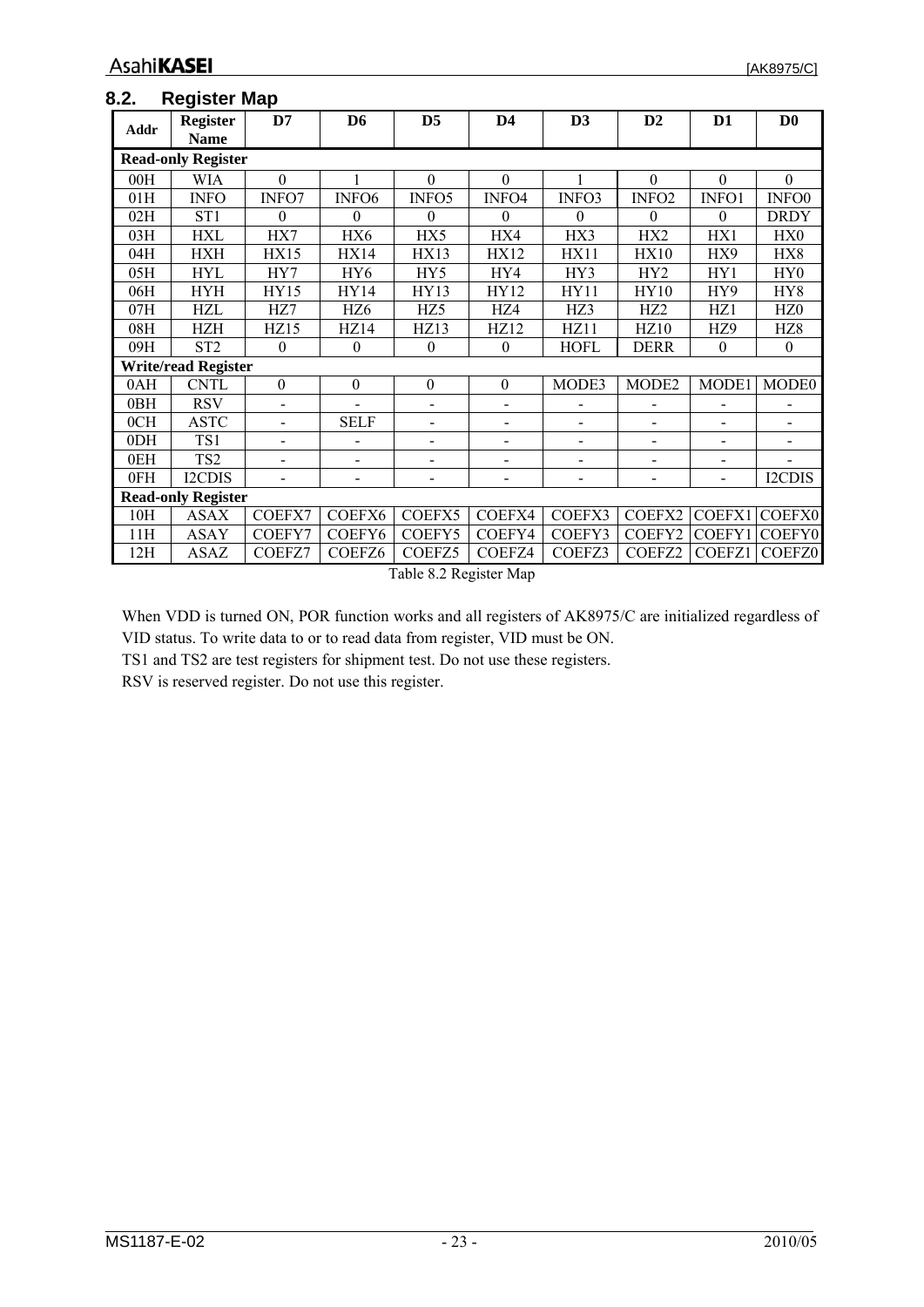## <span id="page-23-0"></span>**8.3. Detailed Description of Registers**

| Addr               | <b>Register</b><br>name | D7 | D <sub>6</sub> | D5 | D4 | D3 | $\mathbf{D2}$ | D <sub>1</sub> | $\mathbf{D} \mathbf{0}$ |
|--------------------|-------------------------|----|----------------|----|----|----|---------------|----------------|-------------------------|
| Read-only register |                         |    |                |    |    |    |               |                |                         |
| 00H                | WIA                     |    |                |    |    |    |               |                |                         |

#### **8.3.1. WIA: Device ID**

Device ID of AKM. It is described in one byte and fixed value. 48H: fixed

#### **8.3.2. INFO: Information**

| Addr               | <b>Register</b><br>name | D7    | D6                | D5           | D4    | D3    | $\mathbf{D2}$     | D1    | $\mathbf{D} \mathbf{0}$ |
|--------------------|-------------------------|-------|-------------------|--------------|-------|-------|-------------------|-------|-------------------------|
| Read-only register |                         |       |                   |              |       |       |                   |       |                         |
| 01H                | INFO                    | INFO7 | INFO <sub>6</sub> | <b>INFO5</b> | INFO4 | INFO3 | INFO <sub>2</sub> | INFO1 | INFO0                   |

INFO[7:0]: Device information for AKM.

#### **8.3.3. ST1: Status 1**

| Addr | <b>Register</b><br>name | D7 | D6 | D5 | D4 | D <sub>3</sub> | $\mathbf{D2}$ | D <sub>1</sub> | $\mathbf{D}\mathbf{0}$ |
|------|-------------------------|----|----|----|----|----------------|---------------|----------------|------------------------|
|      | Read-only register      |    |    |    |    |                |               |                |                        |
| 02H  | CT1                     |    |    |    |    |                |               |                | <b>DRDY</b>            |
|      | Reset                   |    |    |    |    |                |               |                |                        |

## DRDY: Data Ready<br>"0": Norm

"0": Normal<br>"1": Data is 1

Data is ready

DRDY bit turns to "1" when data is ready in single measurement mode or self-test mode. It returns to "0" when any one of ST2 register or measurement data register (HXL to HZH) is read.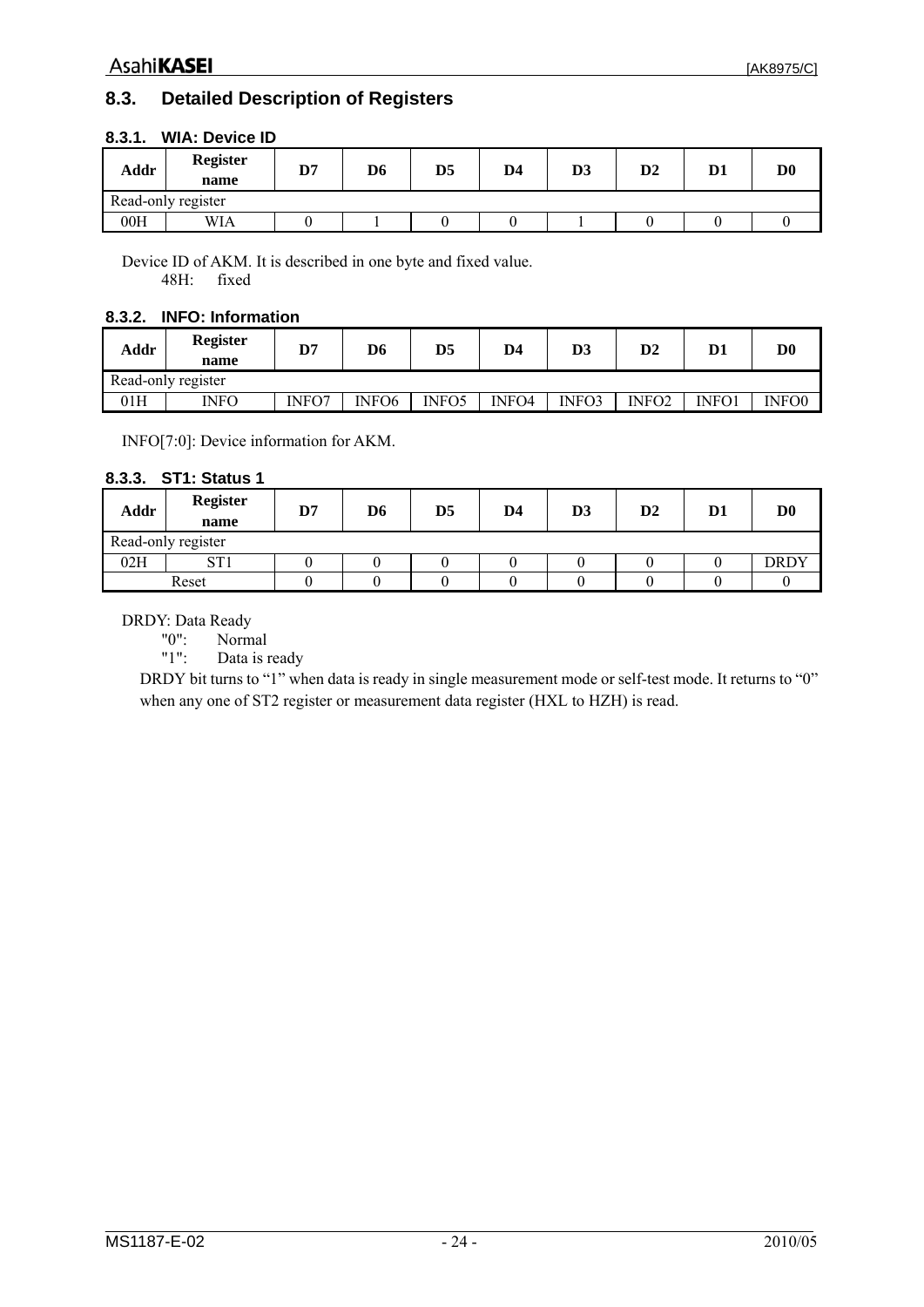#### <span id="page-24-0"></span>**8.3.4. HXL to HZH: Measurement Data**

| Addr | Register name      | D7   | D6       | D5   | D4   | D3          | D <sub>2</sub>  | D1  | D0              |
|------|--------------------|------|----------|------|------|-------------|-----------------|-----|-----------------|
|      | Read-only register |      |          |      |      |             |                 |     |                 |
| 03H  | <b>HXL</b>         | HX7  | HX6      | HX5  | HX4  | HX3         | HX <sub>2</sub> | HX1 | HX0             |
| 04H  | HXH                | HX15 | HX14     | HX13 | HX12 | HX11        | HX10            | HX9 | HX8             |
| 05H  | <b>HYL</b>         | HY7  | HY6      | HY5  | HY4  | HY3         | HY <sub>2</sub> | HY1 | HY <sub>0</sub> |
| 06H  | HYH                | HY15 | HY14     | HY13 | HY12 | <b>HY11</b> | HY10            | HY9 | HY8             |
| 07H  | <b>HZL</b>         | HZ7  | HZ6      | HZ5  | HZ4  | HZ3         | HZ <sub>2</sub> | HZ1 | HZ <sub>0</sub> |
| 08H  | HZH                | HZ15 | HZ14     | HZ13 | HZ12 | HZ11        | HZ10            | HZ9 | HZ <sub>8</sub> |
|      | Reset              | 0    | $\theta$ | 0    |      | $\theta$    |                 | 0   |                 |

Measurement data of magnetic sensor X-axis/Y-axis/Z-axis

HXL[7:0]: X-axis measurement data lower 8bit

HXH[15:8]: X-axis measurement data higher 8bit

HYL[7:0]: Y-axis measurement data lower 8bit

HYH[15:8]: Y-axis measurement data higher 8bit

HZL[7:0]: Z-axis measurement data lower 8bit

HZH[15:8]: Z-axis measurement data higher 8bit

Measuremnet data is stored in two's complement and Little Endian format. Measurement range of each axis is from -4096 to +4095 in decimal.

| Measurement data (each axis) [15:0] | Magnetic flux |         |                |
|-------------------------------------|---------------|---------|----------------|
| Two's complement                    | Hex           | Decimal | density [µT]   |
| 0000 1111 1111 1111                 | <b>OFFF</b>   | 4095    | 1229(max.)     |
|                                     |               |         |                |
| 0000 0000 0000 0001                 | 0001          |         | 0.3            |
| 0000 0000 0000 0000                 | 0000          |         |                |
| 1111 1111 1111 1111                 | <b>FFFF</b>   |         | $-0.3$         |
|                                     |               |         |                |
| 1111 0000 0000 0000                 | F000          | -4096   | $-1229$ (min.) |

Table 8.3 Measurement data format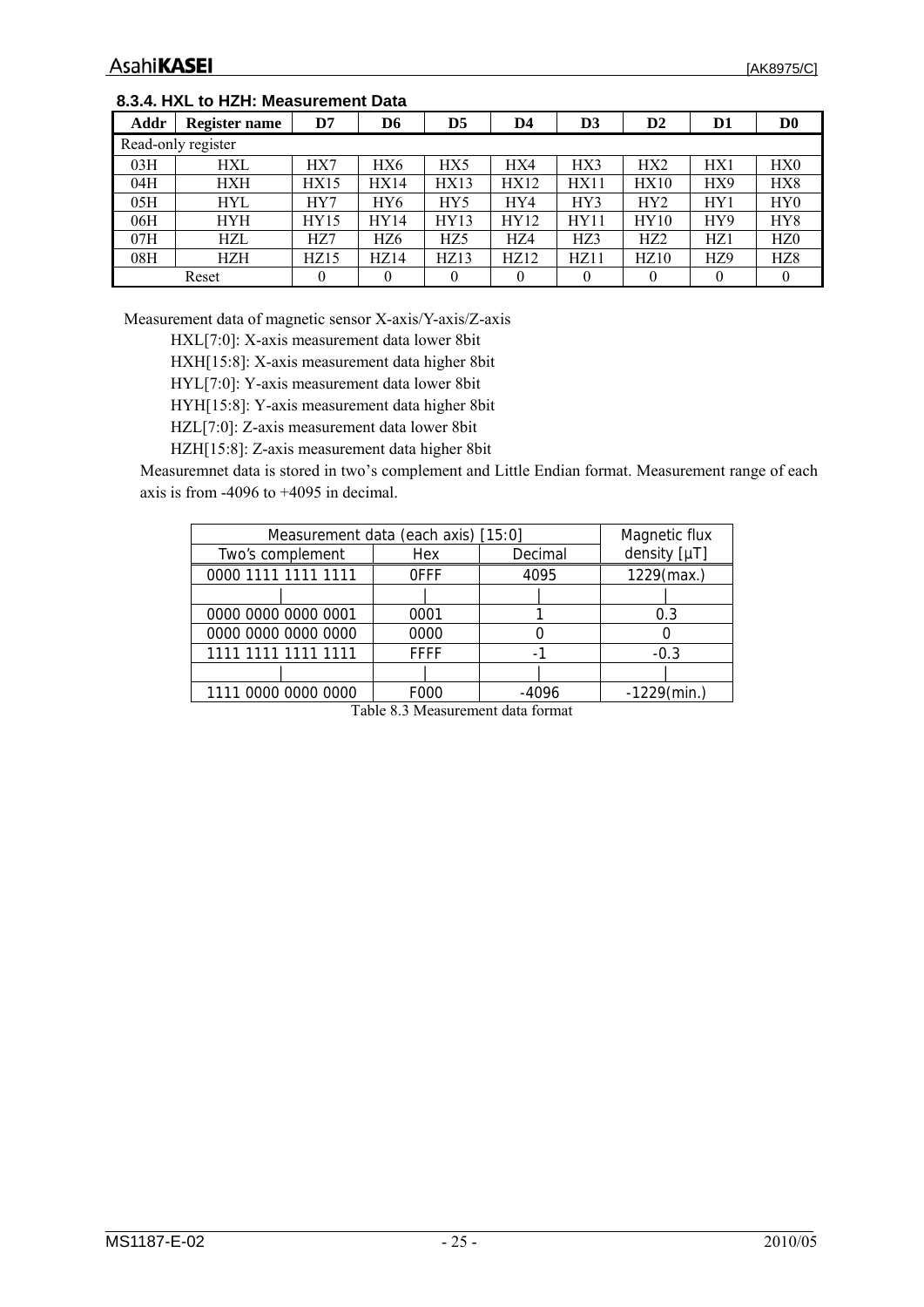#### <span id="page-25-0"></span>**8.3.5. ST2: Status 2**

| Addr | <b>Register</b><br>name | D7 | D6 | D5 | D4 | D <sub>3</sub> | $\mathbf{D2}$ | $\mathbf{D}1$ | D <sub>0</sub> |
|------|-------------------------|----|----|----|----|----------------|---------------|---------------|----------------|
|      | Read-only register      |    |    |    |    |                |               |               |                |
| 09H  | ST2<br>∠⊥ ت             |    |    |    |    | HOFL           | <b>DERR</b>   |               |                |
|      | Reset                   |    |    |    |    |                |               |               |                |

DERR: Data Error

"0": Normal<br>"1": Data rea

Data read error occurred

When data reading is started out of data readable period, the read data are not correct. In this case, data read error occurs and DERR bit turns to "1". When ST2 register is read, it returns to "0".

HOFL: Magnetic sensor overflow

"0": Normal

"1": Magnetic sensor overflow occurred

In single measurement mode and self-test mode, magnetic sensor may overflow even though measurement data regiseter is not saturated. In this case, measurement data is not correct and HOFL bit turns to "1". When next measurement stars, it returns to "0". Refer to [6.4.2.3](#page-13-1) for detailed information.

#### **8.3.6. CNTL: Control**

| Addr | Register name      | D7 | D6 | D5 | D <sub>4</sub> | D3    | D2                | D <sub>1</sub> | D <sub>0</sub>    |
|------|--------------------|----|----|----|----------------|-------|-------------------|----------------|-------------------|
|      | Read-only register |    |    |    |                |       |                   |                |                   |
| 0AH  | 7NTL               |    |    |    |                | MODE3 | MODE <sub>2</sub> | <b>MODE1</b>   | MODE <sub>0</sub> |
|      | Reset              |    |    |    |                |       |                   |                |                   |

MODE[3:0]: Operation mode setting

"0000": Power-down mode

"0001": Single measurement mode

"1000": Self-test mode

"1111": Fuse ROM access mode

Other code settings are prohibited

When each mode is set, AK8975/C transits to set mode. Refer to [6.3](#page-11-1) for detailed information. When CNTL register is accessed to be written, registers from 02H to 09H are initialized.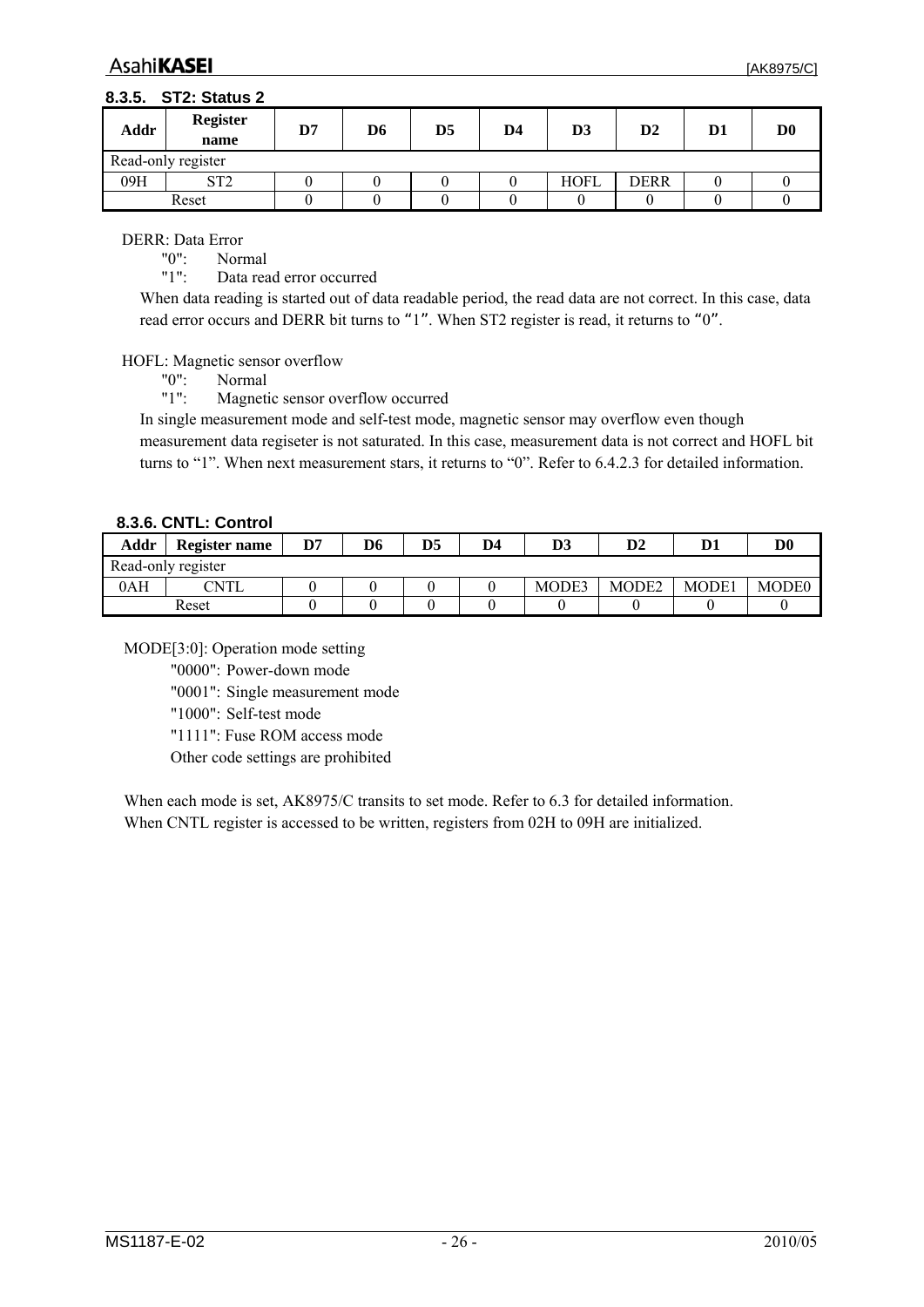#### <span id="page-26-0"></span>**8.3.7. RSV: Reserved**

| Addr | <b>Register name</b> | D7                       | D6             | D5                       | D <sub>4</sub>  | D <sub>3</sub>           | D <sub>2</sub> | D <sub>1</sub> | $\mathbf{D} \mathbf{0}$ |
|------|----------------------|--------------------------|----------------|--------------------------|-----------------|--------------------------|----------------|----------------|-------------------------|
|      | Read-only register   |                          |                |                          |                 |                          |                |                |                         |
| 0BH  | RSV                  | $\overline{\phantom{0}}$ | $\blacksquare$ | $\overline{\phantom{0}}$ | $\qquad \qquad$ | $\overline{\phantom{0}}$ | $\,$           | $\,$           |                         |
|      | Reset                |                          |                |                          |                 |                          |                |                |                         |

RSV register is reserved. Do not use this register.

#### **8.3.8. ASTC: Self Test Control**

| Addr | <b>Register name</b> | D7                       | D6   | D5             | D4                       | D <sub>3</sub>           | $\mathbf{D2}$            | D <sub>1</sub>  | $\mathbf{D} \mathbf{0}$ |
|------|----------------------|--------------------------|------|----------------|--------------------------|--------------------------|--------------------------|-----------------|-------------------------|
|      | Write/read register  |                          |      |                |                          |                          |                          |                 |                         |
| 0CH  | CTC                  | $\overline{\phantom{a}}$ | SELF | $\blacksquare$ | $\overline{\phantom{0}}$ | $\overline{\phantom{0}}$ | $\overline{\phantom{a}}$ | $\qquad \qquad$ |                         |
|      | Reset                |                          |      |                |                          |                          |                          |                 |                         |

SELF: Self test control

"0": Normal

"1": Generate magnetic field for self-test

Do not write "1" to any bit other than SELF bit in ASTC register. If "1" is written to any bit other than SELF bit, normal measurement can not be done.

#### **8.3.9. TS1, TS2: Test 1, 2**

| Addr | <b>Register name</b> | D7 | D6 | D5                       | D4                       | D3                       | D2                       | D1                       | $\mathbf{D}\mathbf{0}$ |
|------|----------------------|----|----|--------------------------|--------------------------|--------------------------|--------------------------|--------------------------|------------------------|
|      | Write/read register  |    |    |                          |                          |                          |                          |                          |                        |
| 0DH  | ፐሮ ፡<br>∃ت ⊥         | -  | -  | $\overline{\phantom{0}}$ | $\overline{\phantom{0}}$ | $\overline{\phantom{a}}$ | -                        | $\overline{\phantom{a}}$ |                        |
| 0EH  | ፐሮጎ<br>ے جب          |    | ۰  | $\overline{\phantom{a}}$ | -                        | $\blacksquare$           | $\overline{\phantom{0}}$ |                          |                        |
|      | Reset                |    |    |                          |                          |                          |                          |                          |                        |

TS1 and TS2 registers are test registers for shipment test. Do not use these registers.

#### **8.3.10. I2CDIS: I2 C Disable**

| Addr | <b>Register name</b> | D7 | D6 | D <sub>5</sub>           | D <sub>4</sub>           | D.<br>IJJ      | D <sub>2</sub> | n. | D0 |
|------|----------------------|----|----|--------------------------|--------------------------|----------------|----------------|----|----|
|      | Write/read register  |    |    |                          |                          |                |                |    |    |
| 0FH  | I2CDIS               | -  | -  | $\overline{\phantom{a}}$ | $\overline{\phantom{0}}$ | $\blacksquare$ | $\sim$         | -  |    |
|      | Reset                |    |    |                          |                          |                |                |    |    |

This register disables  $I^2C$  bus interface. I<sup>2</sup>C bus interface is enabled in default. To disable I<sup>2</sup>C bus interface, write "00011011" to I2CDIS register. Then I2CDIS bit turns to "1" and  $I<sup>2</sup>C$  bus interface is disabled. Once I2CDIS is turned to "1" and I<sup>2</sup>C bus interface is disabled, re-setting I2CDIST to "0" is prohibited. To enable  $I^2C$  bus interface, reset AK8975/C by turning VDD or VID to OFF (0V) once.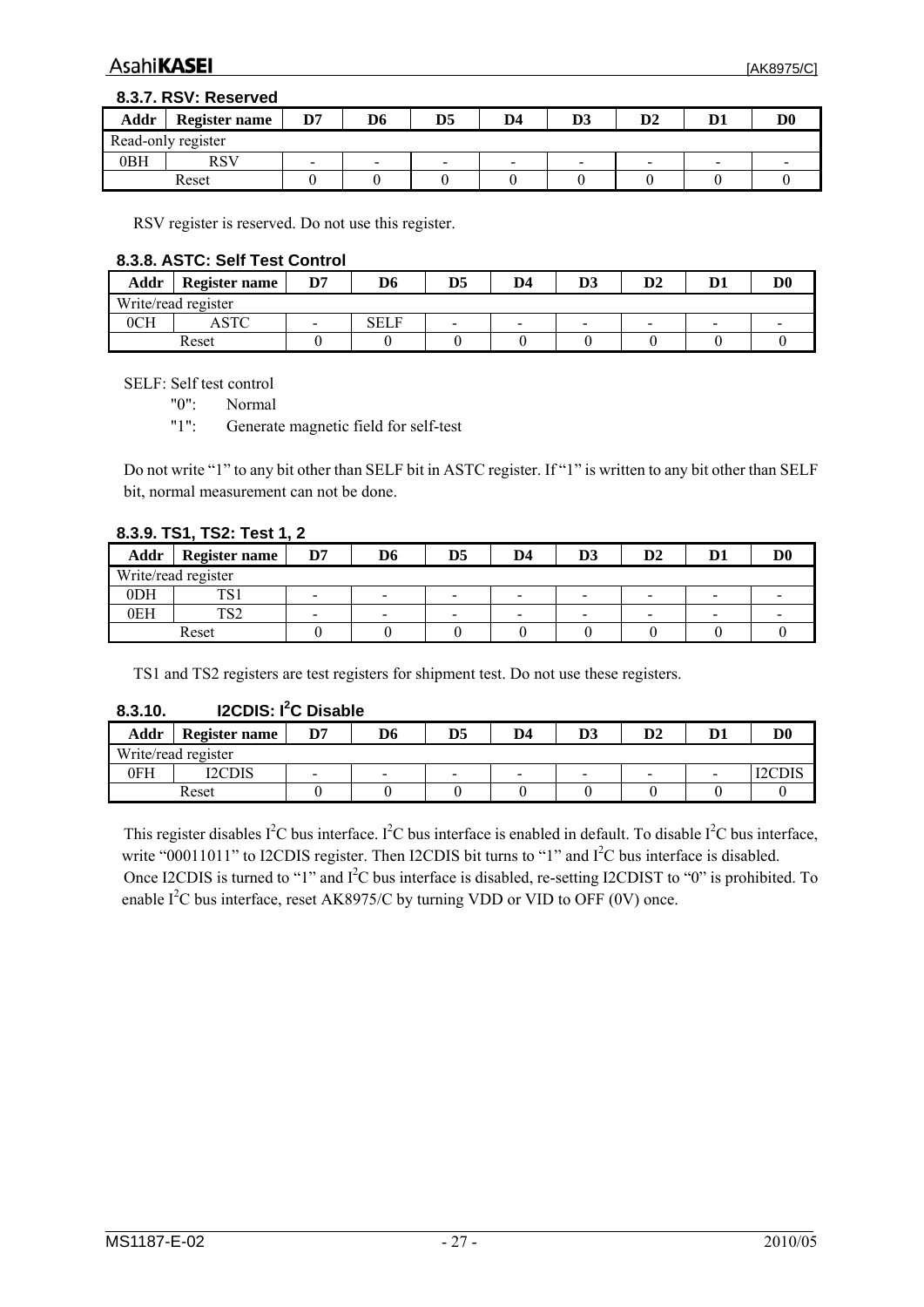<span id="page-27-1"></span><span id="page-27-0"></span>

| 8.3.11. |                         | ASAX, ASAY, ASAZ: Sensitivity Adjustment values |    |    |    |                                                  |    |    |                |
|---------|-------------------------|-------------------------------------------------|----|----|----|--------------------------------------------------|----|----|----------------|
| Addr    | <b>Register</b><br>name | D7                                              | D6 | D5 | D4 | D <sub>3</sub>                                   | D2 | D1 | D <sub>0</sub> |
|         | Read-only register      |                                                 |    |    |    |                                                  |    |    |                |
| 10H     | <b>ASAX</b>             | <b>COEFX7</b>                                   |    |    |    | COEFX6 COEFX5 COEFX4 COEFX3 COEFX2 COEFX1 COEFX0 |    |    |                |
| 11H     | <b>ASAY</b>             | <b>COEFY7</b>                                   |    |    |    | COEFY6 COEFY5 COEFY4 COEFY3 COEFY2 COEFY1 COEFY0 |    |    |                |
| 12H     | <b>ASAZ</b>             | COEFZ7                                          |    |    |    | COEFZ6 COEFZ5 COEFZ4 COEFZ3 COEFZ2 COEFZ1 COEFZ0 |    |    |                |
|         | Reset                   |                                                 |    |    |    |                                                  |    |    |                |

**8.3.11. ASAX, ASAY, ASAZ: Sensitivity Adjustment values** 

Sensitivity adjustment data for each axis is stored to fuse ROM on shipment.

| ASAX[7:0]: Magnetic sensor X-axis sensitivity adjustment value |
|----------------------------------------------------------------|
| $\mathbf{A} \cap \mathbf{A}$                                   |

ASAY[7:0]: Magnetic sensor Y-axis sensitivity adjustment value

ASAZ[7:0]: Magnetic sensor Z-axis sensitivity adjustment value

<How to adjust sensitivity>

The sensitivity adjustment is done by the equation below;

$$
Hadj = H \times \left(\frac{(ASA - 128) \times 0.5}{128} + 1\right),
$$

where *H* is the measurement data read out from the measurement data register, *ASA* is the sensitivity adjustment value, and *Hadj* is the adjusted measurement data.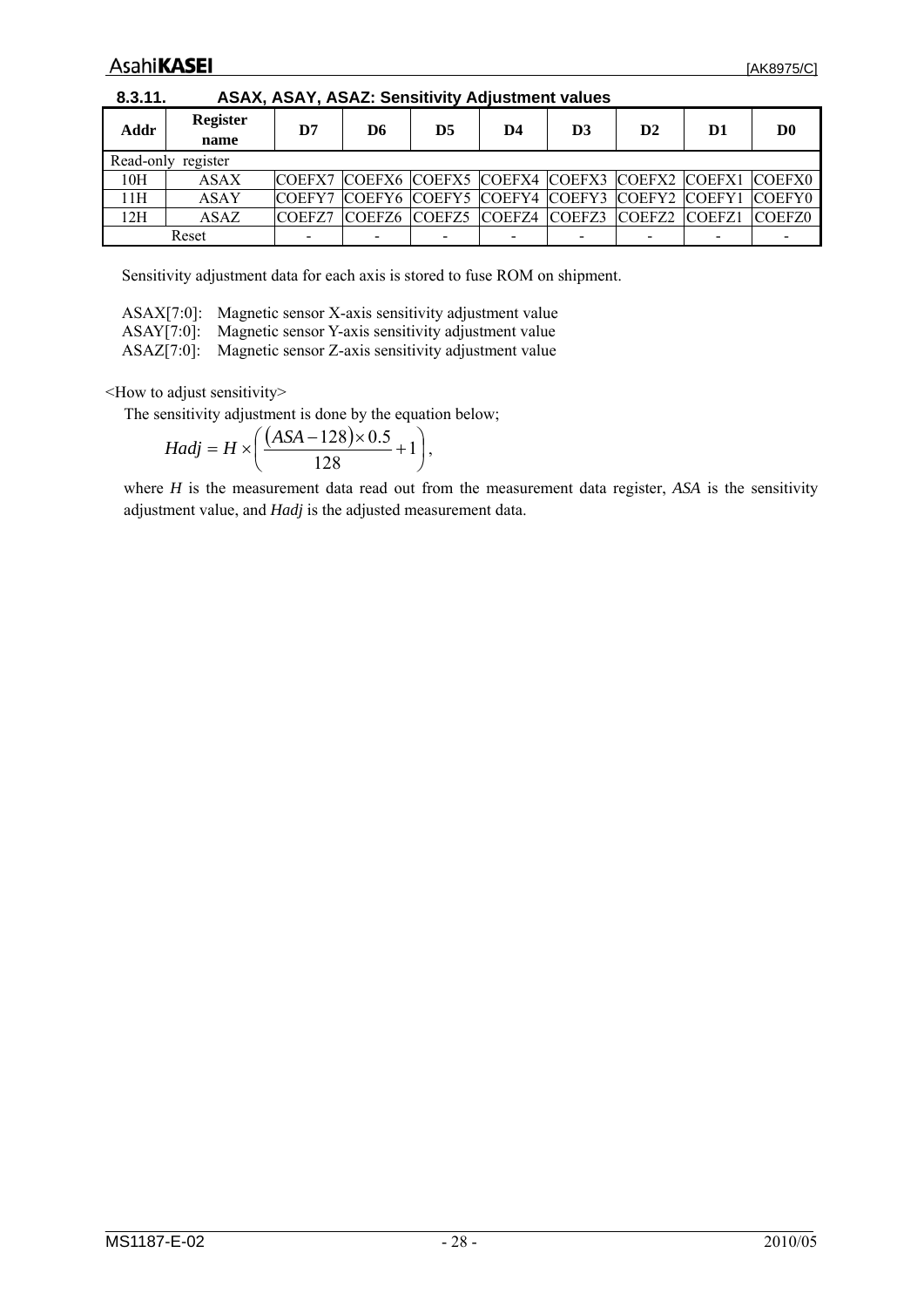<span id="page-28-0"></span>

**<AK8975C>**  Same as AK8975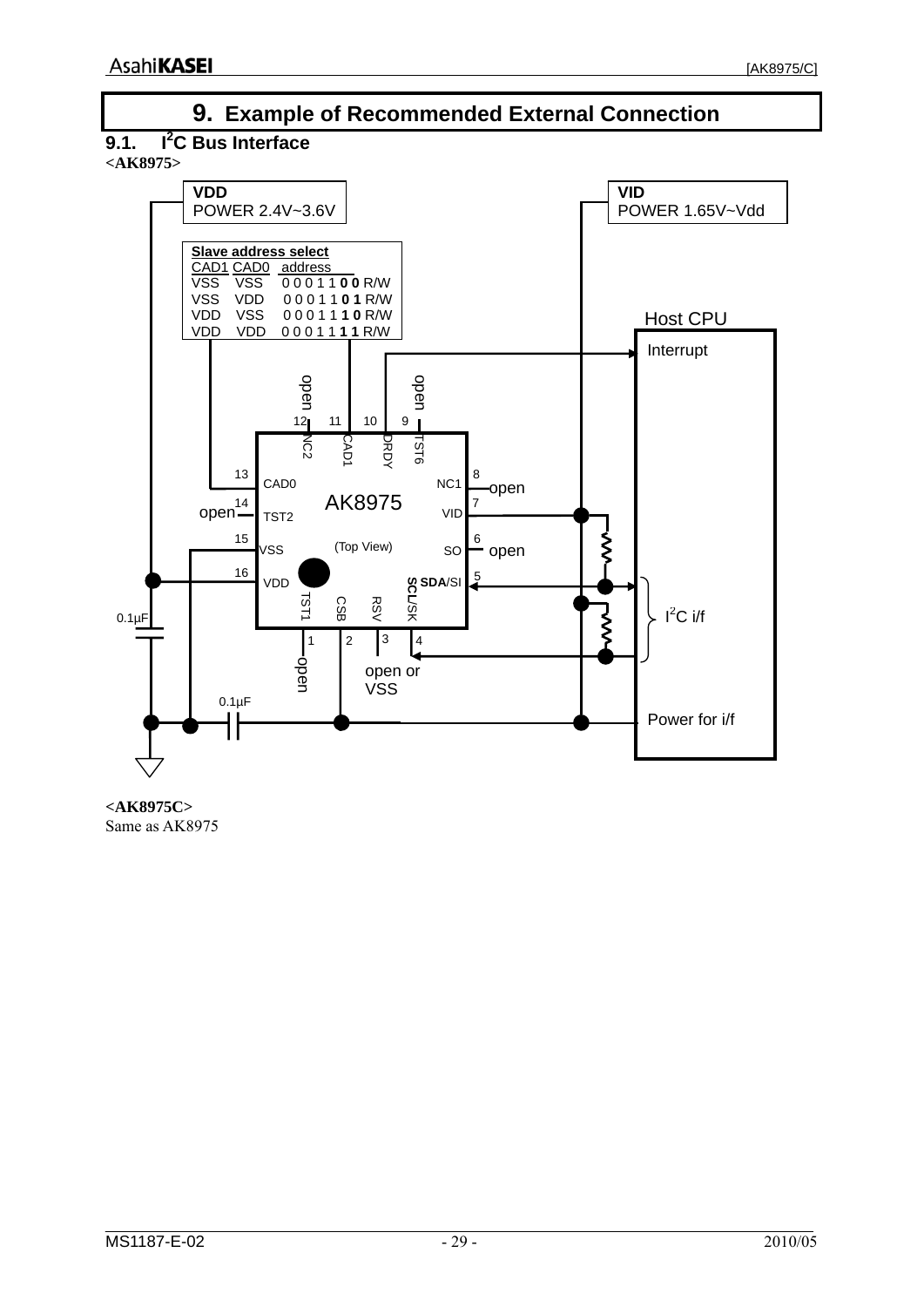## <span id="page-29-0"></span>**9.2. 4-wire SPI**





**<AK8975C>**  Same as AK8975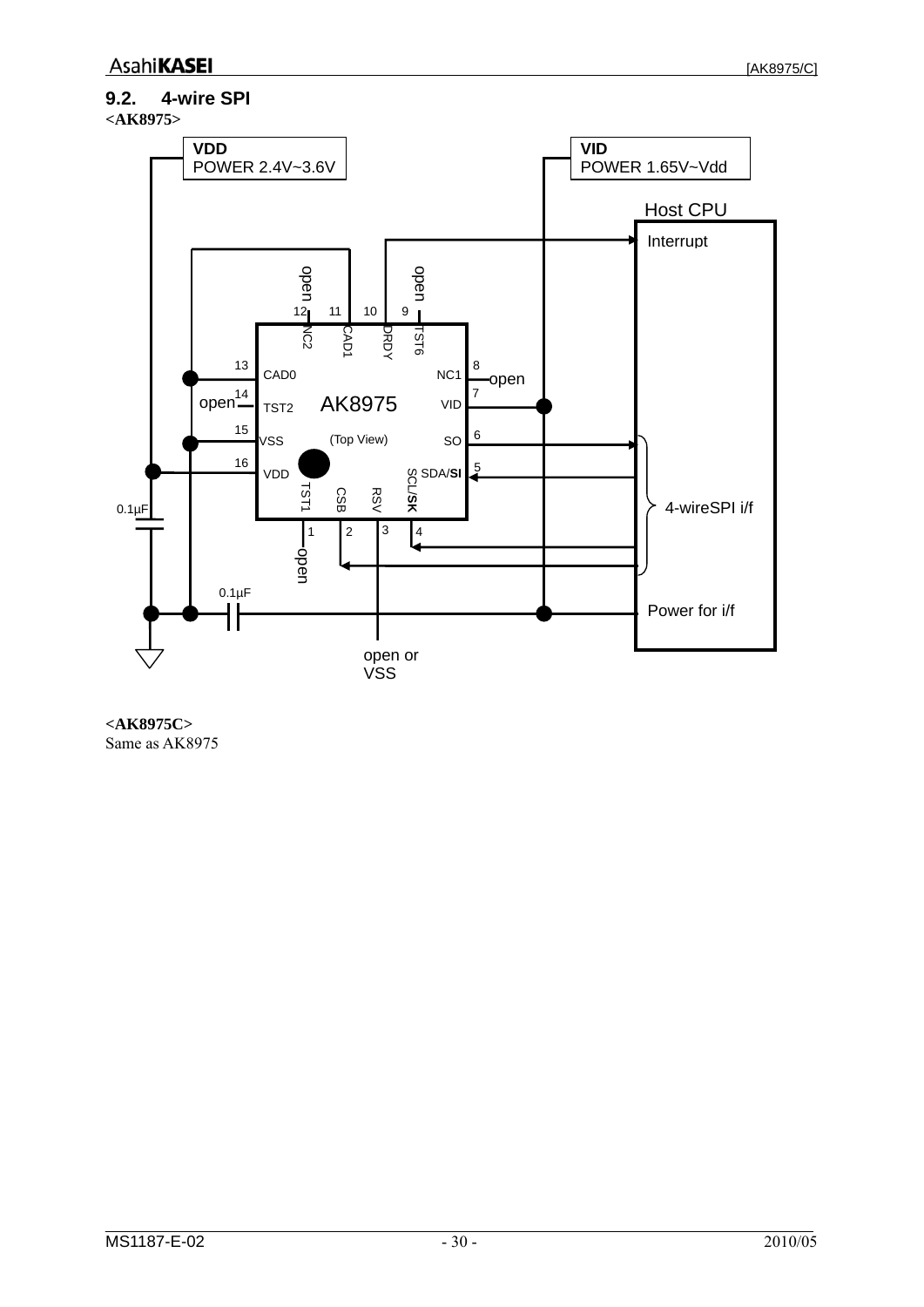<span id="page-30-0"></span>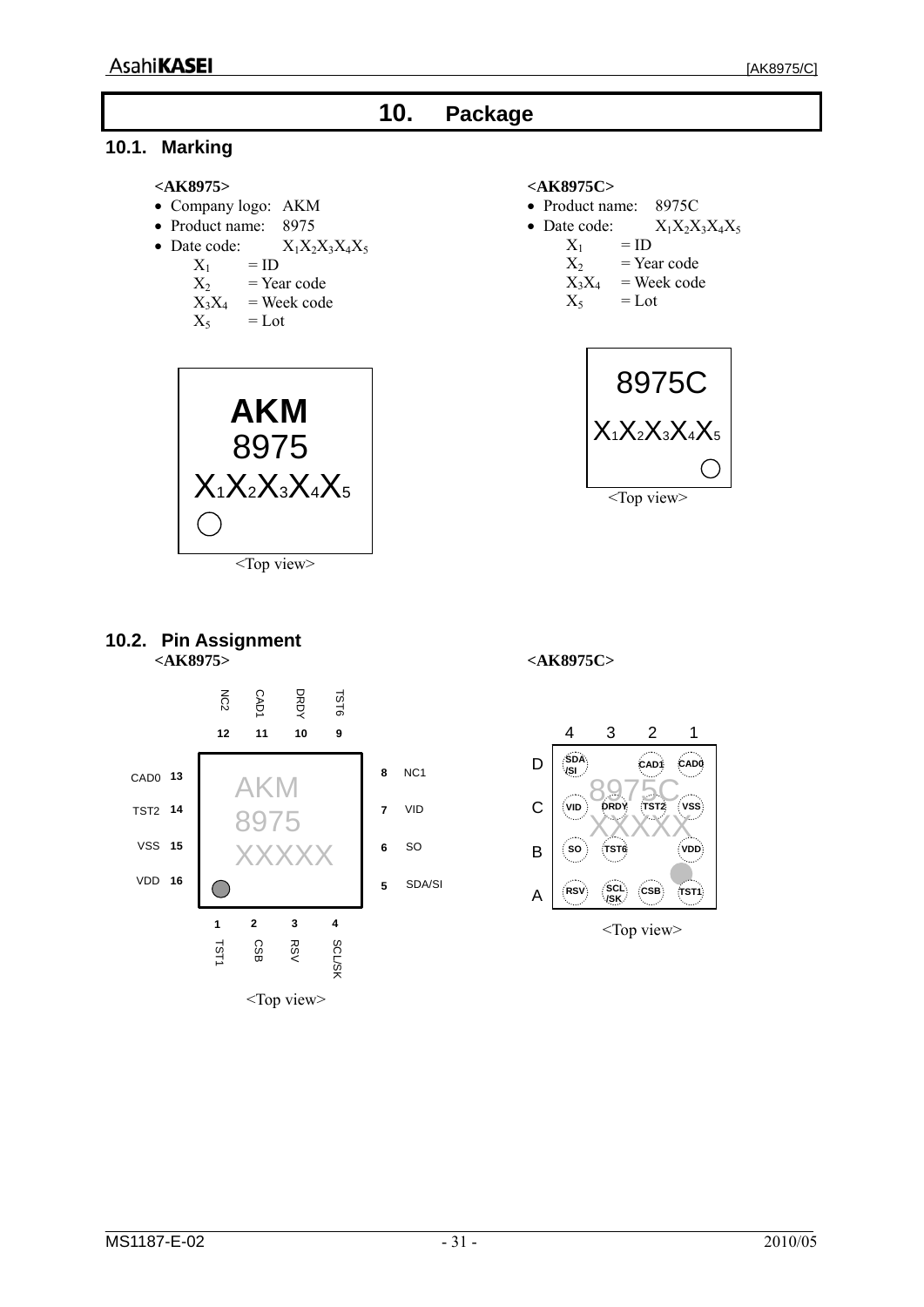## <span id="page-31-0"></span>**10.3. Outline Dimensions**

**<AK8975>** 

[mm]



**<AK8975C>** 

[mm]

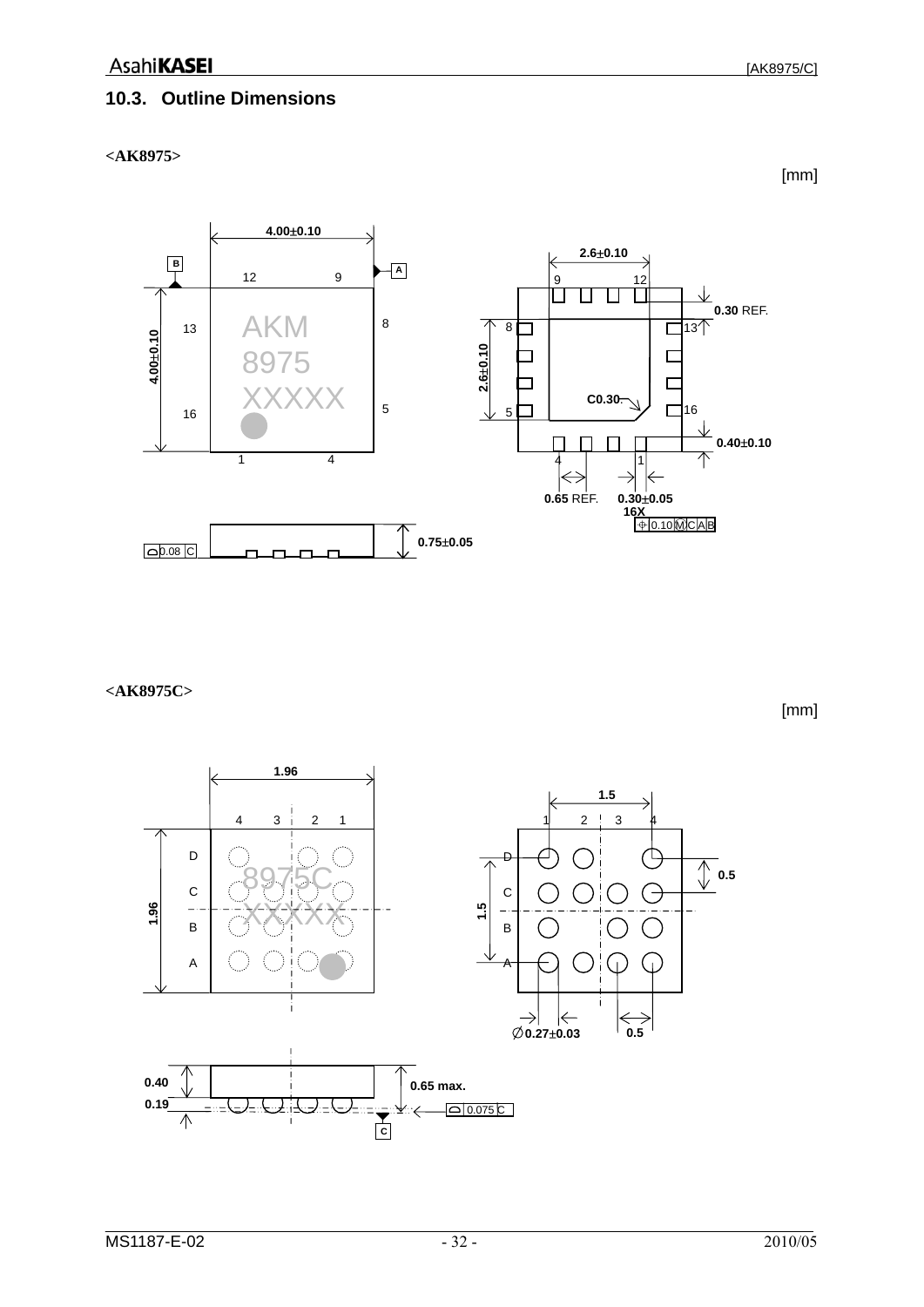## <span id="page-32-0"></span>**10.4. Recommended Foot Print Pattern**

**<AK8975>** 



**<AK8975C>** 

4 3 2 1 D  $\sqrt{\phantom{a}}$  0.5 C  $\equiv$ B A  $\phi$  0.25 **0.5**

[AK8975/C]

[mm]

[mm]